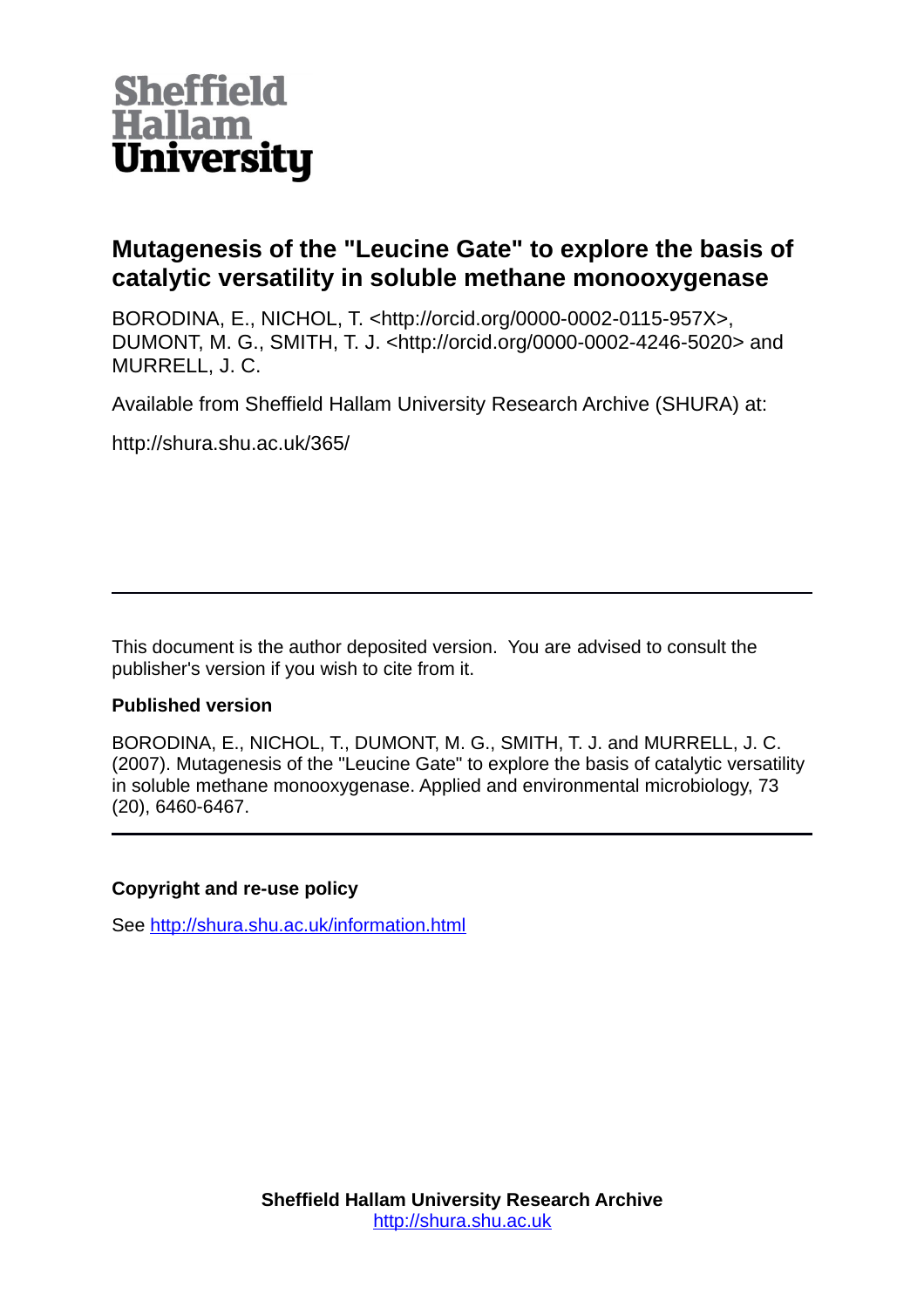# Mutagenesis of the 'leucine gate' to explore the basis of catalytic versatility in soluble methane monooxygenase

# **Elena Borodina 1†, Tim Nichol 2†, Marc G. Dumont <sup>1</sup> , Thomas J. Smith <sup>2</sup> \* and J. Colin Murrell <sup>1</sup>**

*Department of Biological Sciences, University of Warwick, Coventry CV4 7AL, UK <sup>1</sup> Biomedical Research Centre, Sheffield Hallam University, Howard Street, Sheffield S1 1WB, UK <sup>2</sup>*

\* Corresponding author. Mailing address: Biomedical Research Centre, Sheffield Hallam University, Howard Street, Sheffield S1 1WB, UK. Phone: 44 114 225 3042. Fax: 44 114 225 3066. E-mail: *t.j.smith@shu.ac.uk*.

**†** E. Borodina and T. Nichol made equal contributions to this work

**Section:** Enzymology and protein engineering

**Running title:** Mutagenesis of methane monooxygenase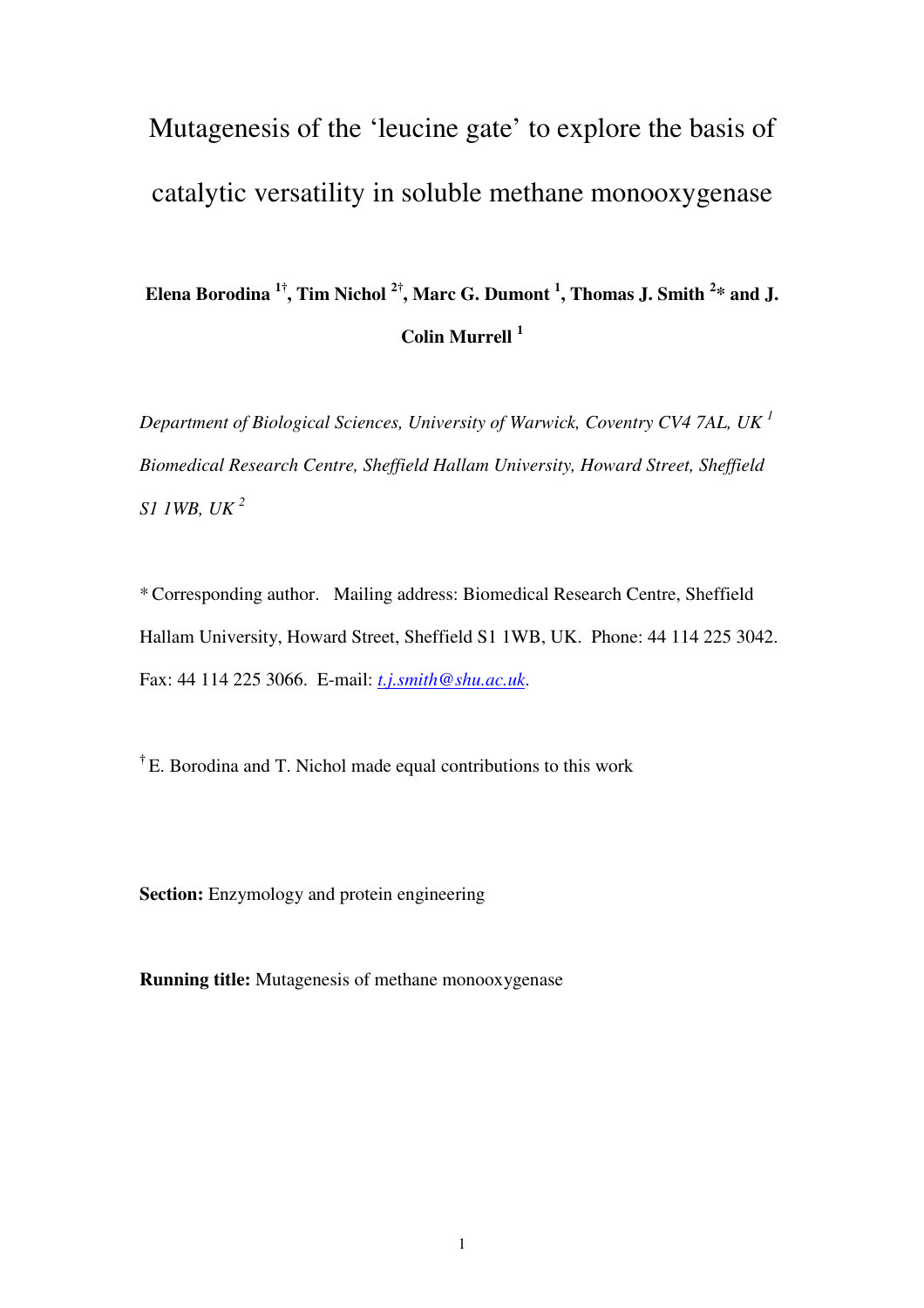### **ABSTRACT**

Soluble methane monooxygenase (sMMO) from methane-oxidizing bacteria is a multicomponent non-heme oxygenase that naturally oxidizes methane to methanol and can also co-oxidize a wide range of adventitious substrates, including mono- and di-aromatic hydrocarbons. Leucine 110, at the mouth of the active site in the  $\alpha$ subunit of the hydroxylase component of sMMO, has been suggested to act as a gate to control access of substrates to the active site. Previous crystallography of the wildtype sMMO has indicated at least two conformations of the enzyme that have the 'leucine gate' open to different extents and mutagenesis of homologous enzymes has indicated a role in control of substrate range and regioselectivity with aromatic substrates. By further refinement of the system for homologous expression of sMMO that we developed previously, we have been able to prepare a range of site directed mutants at position 110 in the  $\alpha$ -subunit of sMMO. All the mutants (with Gly, Cys, Arg and Tyr, respectively, at this position) showed a relaxation of the wild-type regioselectivity with monoaromatic substrates and biphenyl, including the appearance of new products arising from hydroxylation at the 2- and 3- positions on the benzene ring. Mutants with the larger Arg and Trp at position 110 also showed a shift in regioselectivity during naphthalene hydroxylation from the 2- to the 1-position. No evidence was found, however, that mutagenesis of Leu 110 could allow very large substrates to enter the active site, since the mutants (like the wild-type) were inactive towards the triaromatic hydrocarbons anthracene and phenanthrene. Thus, our results indicate that the 'leucine gate' in sMMO is more important in controlling the precision of regioselectivity than the size of substrates that can enter the active site.

 $\overline{2}$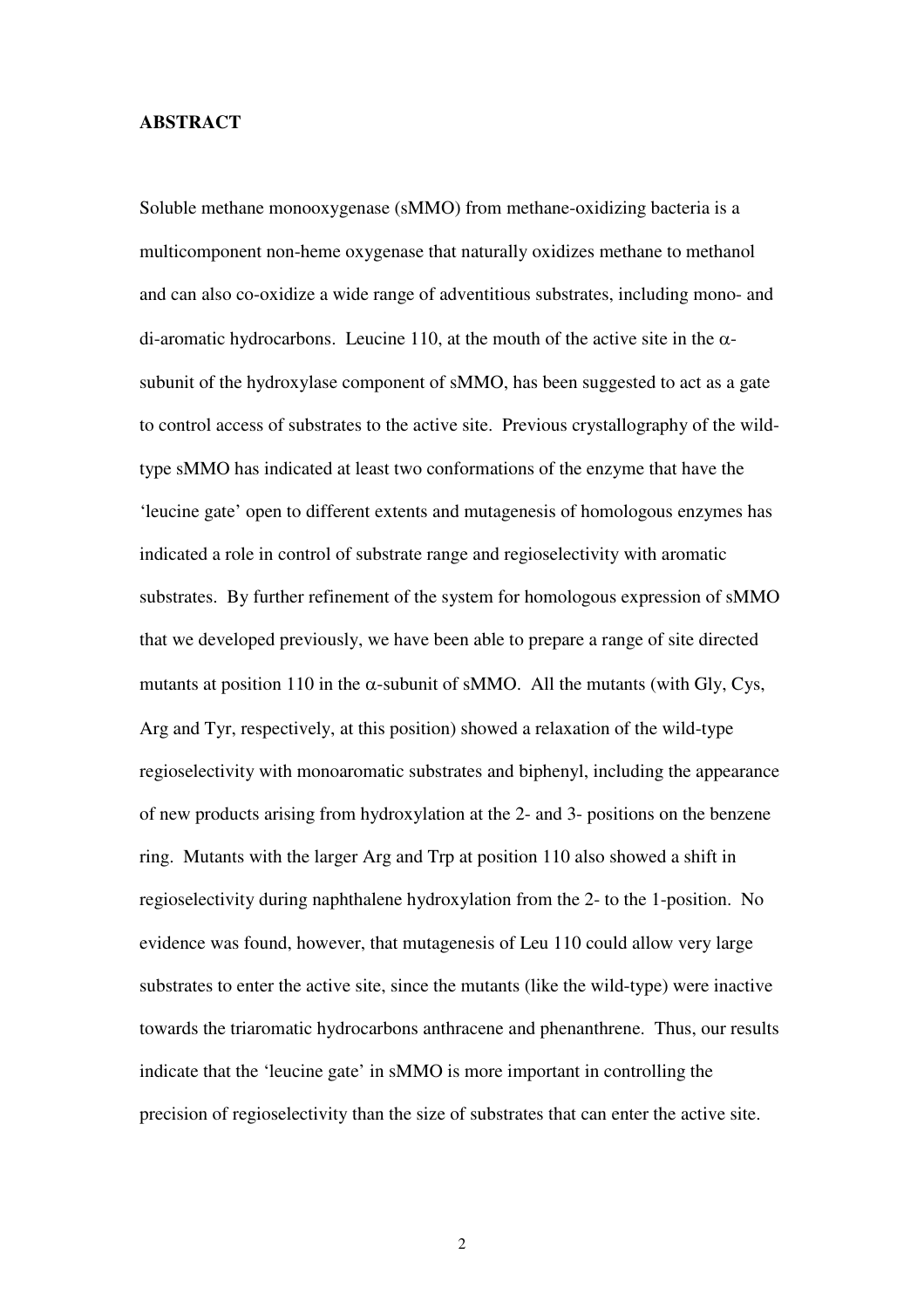### **INTRODUCTION**

Soluble methane monooxygenase (sMMO) is one of two enzyme systems via which methane-oxidizing bacteria catalyse the oxygenation of methane to methanol, which is the particularly challenging first step in the metabolism of the kinetically unreactive methane molecule (28). sMMO is a multicomponent enzyme encoded by the six-gene operon *mmoXYBZDC*, in which the binuclear iron active centre (8, 45) that is the site of methane oxidation resides within the α-subunit of the hydroxylase component, encoded by *mmoX* (5). It may be because methane is a small and unfunctionalized substrate that the hydrophobic pocket on the hydroxylase component of sMMO that has evolved to bind methane is also able to accommodate a very wide range of hydrocarbons and other molecules. Indeed, sMMO, whose known substrates number over 100, range in size from methane to naphthalene (2) and biphenyl (23) and also include carbon monoxide and ammonia (37), must surely be among the most catalytically versatile of any known enzyme.

The unusual catalytic versatility of sMMO has led to interest in its potential as a biocatalyst for bioremediation and synthetic chemistry, as well as an interest in how the structure of the enzyme facilitates so wide a substrate range. The hydrophobic substrate binding site of sMMO, which is believed to be responsible for binding its wide range of substrates, is adjacent to the binuclear iron active centre and is deeply buried in the 250-kDa  $(αβγ)_2$  hydroxylase component (9, 12, 31), presumably to prevent the solvent from quenching the highly oxidizing di-ferryl intermediate Q (22, 33, 35) that is needed to oxygenate methane and other recalcitrant substrates. Access to the active site is likely to be via another hydrophobic pocket, cavity two, which is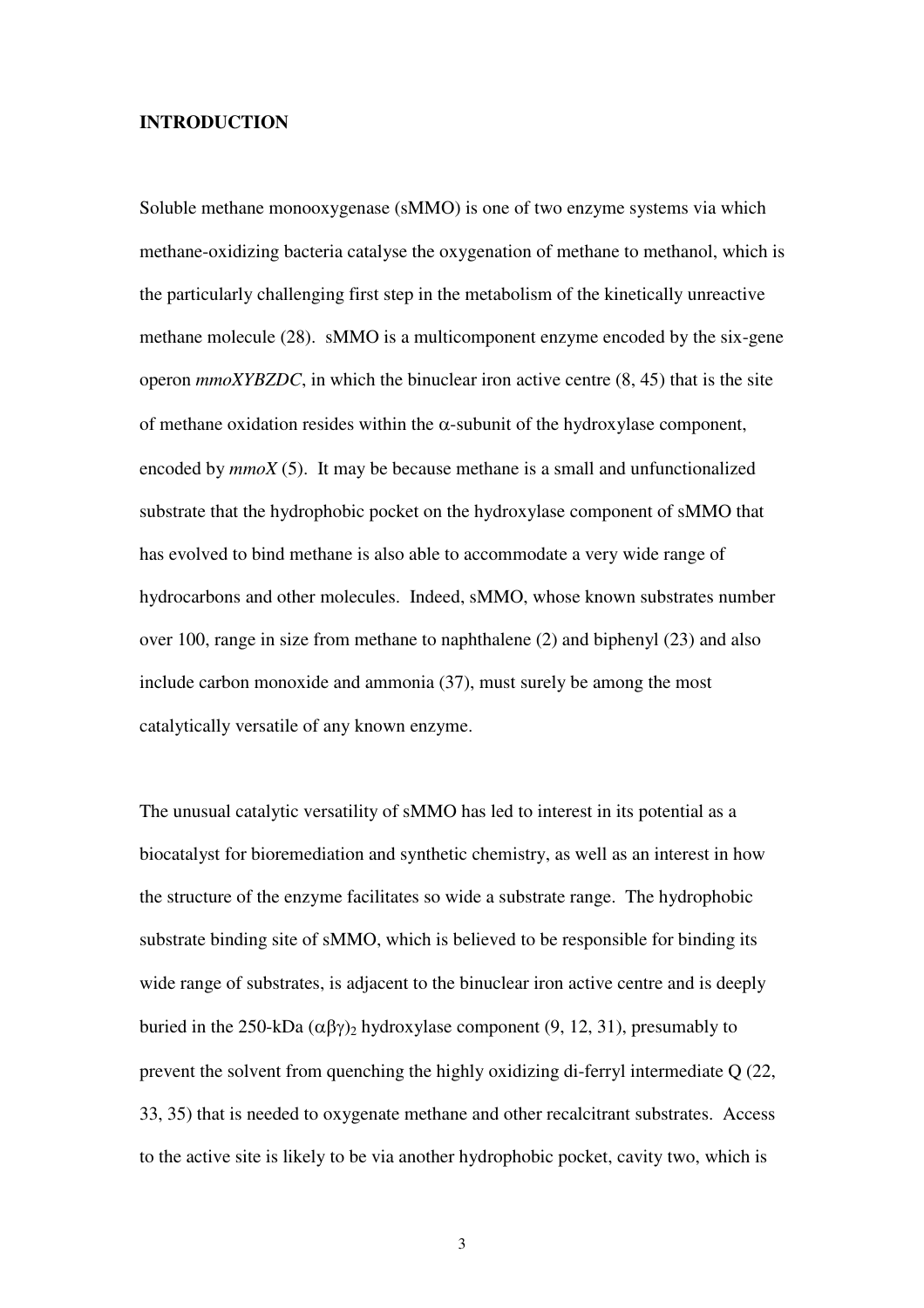part of a chain of buried cavities that communicate between the active site and the solvent. Between cavity two and the active site lies the 'leucine gate', residue Leu 110. Different crystal forms of the hydroxylase differ in the conformation of Leu 110, such that in the crystal state it can either block the pathway between cavity two and the active site, or (in the alternative conformation) open a 2.6-Å diameter channel between the two cavities. A larger conformational change, such as may be caused by interaction with the other components of the sMMO complex, could open this 'leucine gate' further, to allow passage of substrates and products (30), reasonably acting to control access of substrates to the active site.

Other monooxygenases homologous to sMMO, which naturally oxidize molecules considerably larger than methane, have narrower substrate ranges than sMMO (21). There is an X-ray crystal structure for one of these enzymes, toluene *o*-xylene monooxygenase (ToMO), in which the opening to the active site is wider than that observed in sMMO (33). Whilst a more open active site is consistent with the larger natural substrate of this enzyme, it is clear that the active site of sMMO can open sufficiently to allow entry of aromatic substrates.

Mutagenesis studies of homologous monooxygenases whose natural substrates are monoaromatic hydrocarbons have indicated that the equivalent position to Leu 110 is indeed important in the interaction between these enzymes and their substrates. In a directed evolution study of toluene 2-monooxygenase (T2MO) of *Burkholderia cepacia* G4 (4), a Val to Ala mutation at position 106, equivalent to Leu 110 in sMMO, gave increased naphthalene and phenanthrene oxidation but no change in regioselectivity with naphthalene. Both mutant and wild-type gave predominantly 1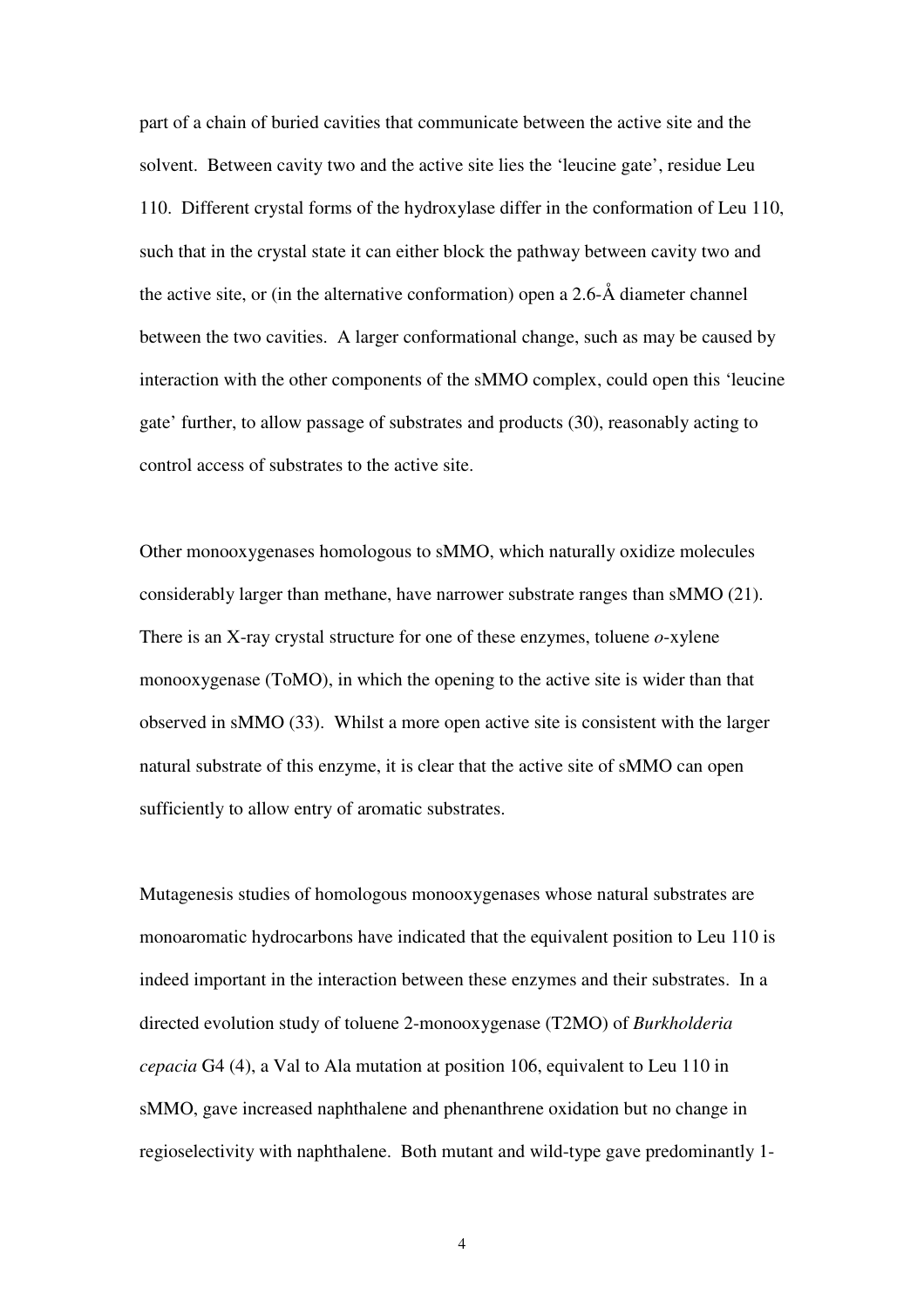naphthol as the product. This was consistent with the proposed gating role of this residue, i.e. the mutation affected the rate of oxidation of large substrates but did not greatly impact on regioselectivity. Similar results were found in a saturation mutagenesis study of toluene 4-monooxygenase (T4MO) where the V100L mutant showed a two-fold increase in the rate of oxidation of 2-methoxyphenol; here a modest loss of regiospecificity was observed, but the mutant (like the wild-type) gave 3-methoxyresorcinol as the major product (41). A reduction in rate of oxindole formation from indole by the Ala, Cys and Val mutants of the equivalent Ile 100 in T4MO (40) was also consistent with such a function, although a change in the predominant product of phenol hydroxylation from catechol to hydroquinone (i.e. a shift in regioselectivity from the 2- to 4-position) in the I100Q mutant of ToMO (42) indicates that the equivalent site to Leu 110 may have a role in determining regioselectivity as well as substrate access. Results from mutagenesis of the nearby site Gly 113 in soluble butane monooxygenase (sBMO) have also suggested that a conformational change involving the 'leucine gate' (Leu 109 in this enzyme) may be necessary for product release from the active site, since the G113N mutant showed a reduced inhibition by nascent methanol produced by oxidation of methane (13).

In order to probe the role of Leu 110 in sMMO, we here report further refinements in the homologous expression system for sMMO that we previously developed (25, 38) in order to overcome problems associated with expression of the enzyme in *Escherichia coli.* Several mutants at position 110 in the  $\alpha$ -subunit of the hydroxylase have been analysed using bulky aromatic substrates in order to evaluate the role of this residue in the sMMO system and to compare its function to that of the equivalent residues in the aromatic monooxygenases.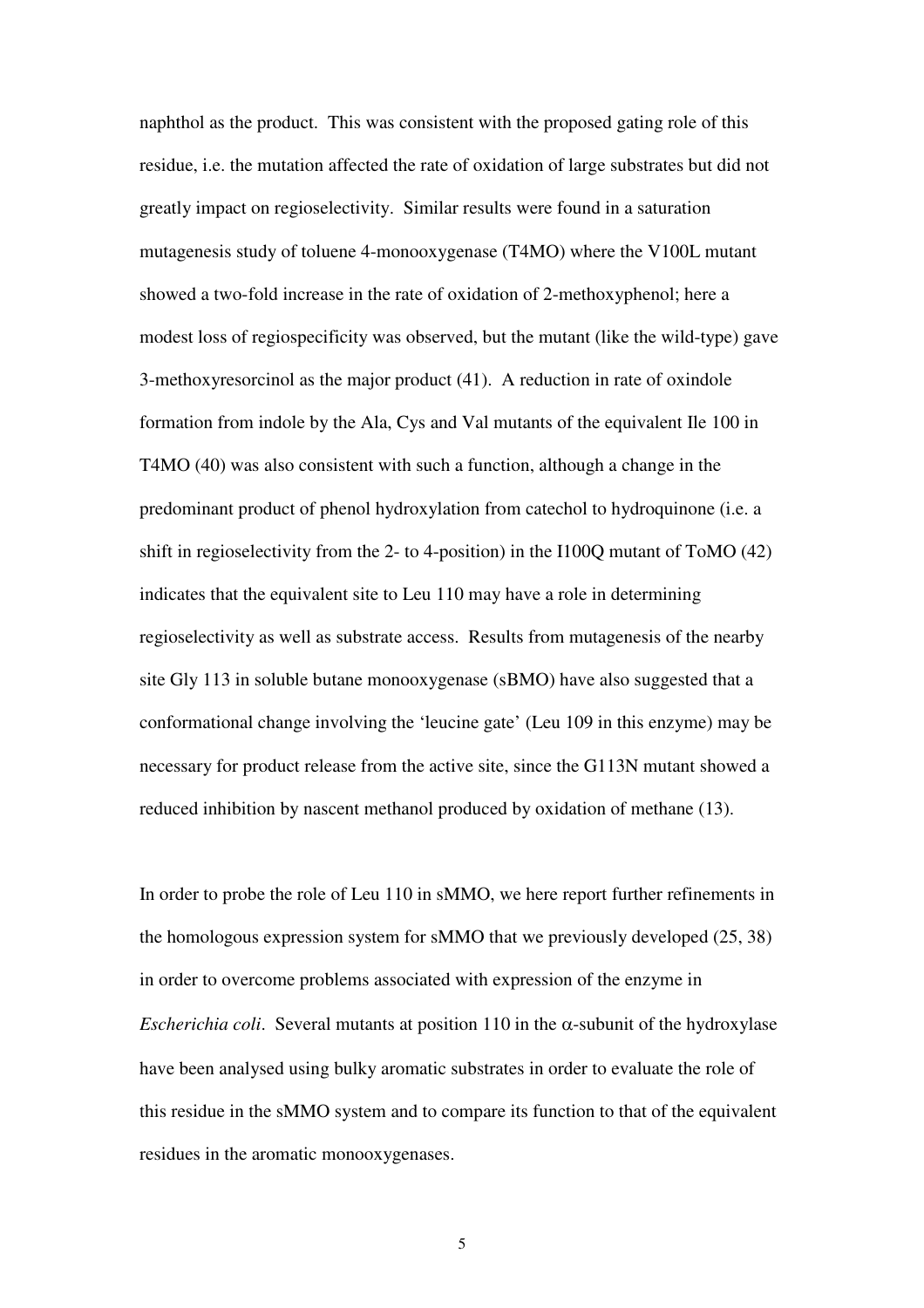#### **MATERIALS AND METHODS**

#### **Bacterial strains, plasmids and culture conditions**

Details of plasmids and methanotroph strains used during this study are given in Table 1. Plasmid construction and site-directed mutagenesis were accomplished using *E. coli* strains INVαF', TOP10 (Invitrogen) and XL-10 GOLD (Stratagene). The donor strain for conjugation of plasmids into *Ms. trichosporium* was *E. coli* S17-1 (36). *E. coli* strains were cultivated at 37 ºC in LB medium or on LB agar plates. Strains of *Ms. trichosporium* were cultivated at 30 °C on nitrate mineral salts (NMS) agar plates and in NMS medium in flask and fermentor culture, using methane as the carbon and energy source, as described previously (38). As previously described, cells were cultivated in a fermentor in NMS medium containing 0.1 mg litre<sup>-1</sup> (0.4  $\mu$ M) of  $CuSO<sub>4</sub>.5H<sub>2</sub>O$  and induction of sMMO occurred when the culture  $OD<sub>600nm</sub>$  exceeded about 5.0, when the copper-to-biomass ratio became low enough to induce sMMO genes. Where necessary, antibiotics were added to culture media at the following working concentrations: ampicillin, 50-100  $\mu$ g ml<sup>-1</sup>; gentamicin, 5  $\mu$ g ml<sup>-1</sup>; kanamycin,  $50 \mu g$  ml<sup>-1</sup>.

### **General DNA methods**

General methods for DNA purification and analysis and cloning in *E. coli* were performed according to Sambrook et al. (32). Where necessary, to facilitate difficult plasmid manipulations, commercially prepared competent *E. coli* cells (TOP10 [Invitrogen] or Solo Pack GOLD [Stratagene]) were used. DNA probes were labelled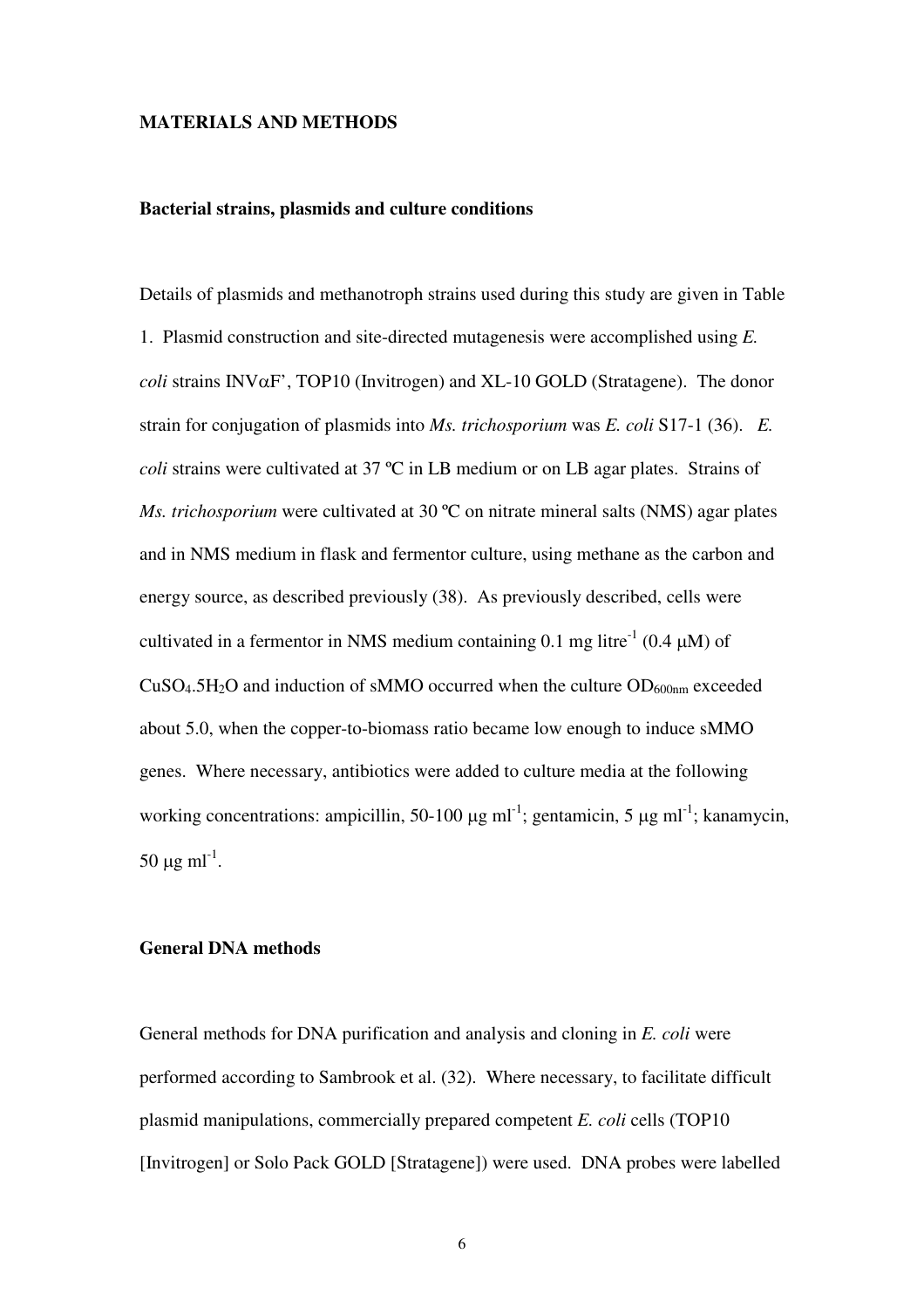by random priming (10, 11) using hexanucleotide primers and dNTPs from Roche according to the manufacturer's instructions. Agarose gel-purified DNA fragment (25-50 ng) was labelled with  $\left[\alpha^{-32}P\right]$  dGTP (50  $\mu$ Ci) for 1 h at 37 °C with Klenow polymerase (Invitrogen). Unincorporated label was removed using MicroSpin<sup>TM</sup> columns (Amersham Pharmacia Biotech). The probes were denatured by the addition of NaOH to a final concentration of 0.4 M and incubated for 2 min at room temperature before being added to the hybridization solution.

### **Construction of plasmids**

In order to allow subsequent manipulations of the sMMO operon using *Bam*HI, the *Bam*HI site was deleted from the vector pBBR1MCS-5 (20) by removing the fragment of the multiple cloning site that contained it with *Cla*I and *Bst*BI and religating the plasmid backbone via the compatible cohesive ends thus produced, to give the vector pBBR1MCS-5b. The 10-kb fragment containing the *mmoXYBZDC* operon from *Ms. trichosporium* OB3b and flanking sequences was excised from pTJS176 (38) with *Kpn*I and cloned into the unique *Kpn*I site of pBBR1MCS-5b, to give plasmid pMD2. The plasmid, pMD-Mdel3, to direct deletion of the chromosomal copy of the sMMO-encoding operon was then constructed as detailed in Fig. 1.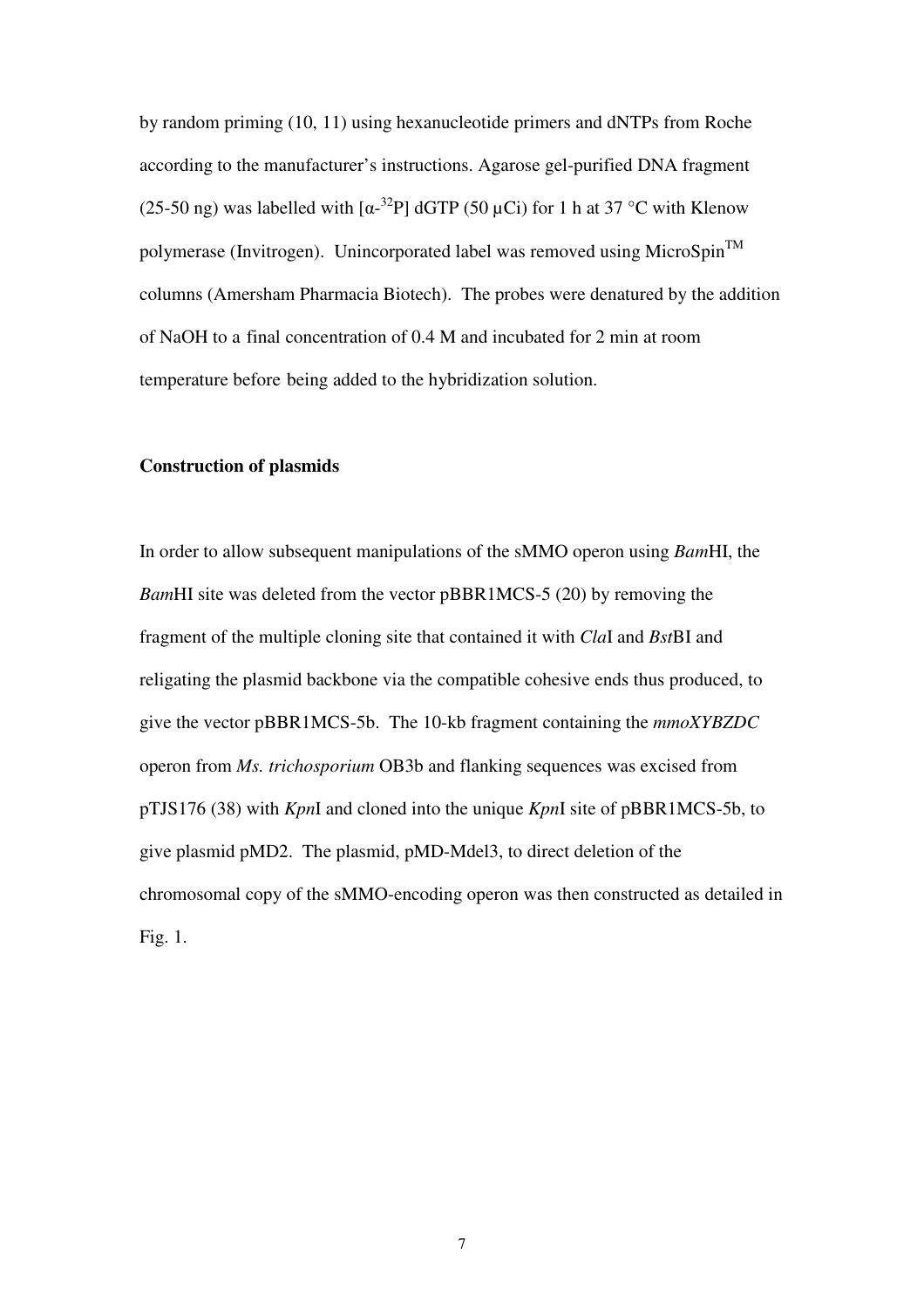## **Site-directed mutagenesis and preparation of cells expressing the mutant enzymes**

Site-directed mutagenesis of the  $m \nu N$  gene, encoding the  $\alpha$ -subunit of the sMMO hydroxylase, was performed via the four-primer overlap extension method (15) as described previously (38). Primers used for mutagenesis are given in Table 2. Dye termination sequencing was used to confirm the absence of unwanted mutations from PCR-derived portions of the cloned mutant sMMO genes. The mutant *mmoX* genes, assembled into an intact *mmoXYBZDC* operon in the sMMO expression plasmid pTJS175 (38), were introduced into *Ms. trichosporium* SMDM by conjugation (25, 38). The recombinant sMMO strains were initially grown on NMS plates containing antibiotics (gentamicin and kanamycin) and screened for sMMO activity using the naphthalene oxidation test (1, 2). Cells for more detailed analysis were prepared by growing the recombinant *Ms. trichosporium* cells in a fermentor to an  $OD_{600nm}$  greater than 5 in order to induce mutant enzyme expression from the native sMMO promoter in pTJS175, which is induced by low copper-to-biomass ratio in the culture.

#### **sMMO assays**

sMMO is the only enzyme system expressed in *Ms. trichosporium* that is able to oxygenate aromatic hydrocarbon substrates. As a result, assays with these substrates can be performed using whole sMMO-expressing cells. The semiquantitative naphthalene oxidation test, which is based on the derivatisation of the naphthol products of naphthalene oxidation to pink/purple diazo dyes, was performed on cultures in liquid medium and on agar plates as described previously (1, 2). After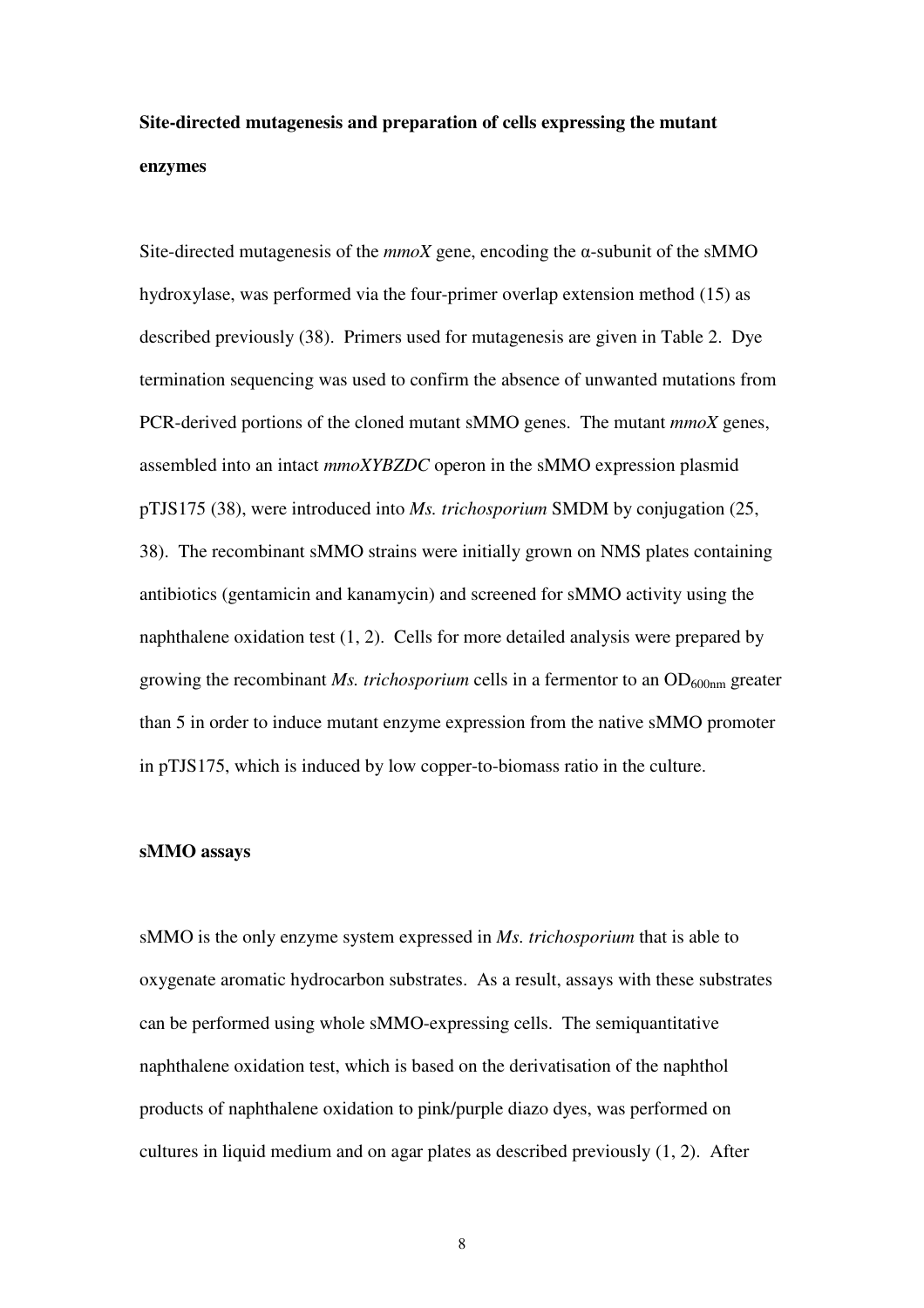oxidation of aromatic hydrocarbons by cells expressing mutant or wild-type sMMO, product analysis was performed as follows. Methanotroph cells were resuspended in 25 mM MOPS buffer (pH 7.0) to an  $OD_{600nm}$  of greater than 5. Each assay was conducted with 5 ml of cell suspension or 10 ml where biphenyl was the substrate. Oxidation substrate was added, together with sodium formate (10 mM) to ensure a plentiful supply of the reducing equivalents required by sMMO. The amount of oxidation substrate used was 50 µl for liquid substrates (toluene or ethylbenzene) and 1 mg for solid substrates (naphthalene, biphenyl, phenanthrene or anthracene). The reaction was incubated aerobically at 30 ºC for 48 h with shaking (250 rpm) in a closed 30-ml glass vial held in a horizontal position. The hydroxylated products were extracted into 1.0 ml of diethyl ether, which was then evaporated to a volume of 50  $\mu$ l before analysis. The products of toluene and biphenyl oxidation were characterised by means of gas chromatography (GC), using a 6890 GC apparatus (Hewlett Packard) fitted with a Stabilwax capillary column with a Carbowax PEG coating  $(50 \text{ m} \times 0.32)$ mm; coating thickness, 1 µm) and coupled to a flame ionisation detector. The column temperature at the beginning of the separation was held at 100 ºC for 5 min, whereafter it was ramped to 180 °C at 2 °C min<sup>-1</sup>, followed by 15 min at 180 °C. The flow rate of carrier gas (nitrogen) was  $1.5$  ml min<sup>-1</sup> and the split ratio was  $10:1$ . When the substrate was naphthalene or ethylbenzene, products were analysed via GC-MS using a 5890 GC (Hewlett Packard) coupled to a Trio-1 mass spectrometer. Here, the GC was fitted with a Hewlett Packard HP-5 column with a (5 % phenyl) methyl polysiloxane coating (50 m x 0.32 mm; coating thickness 0.25 µm) and operated with a carrier gas (nitrogen) flow rate of 1.5 ml min<sup>-1</sup>. With ethyl benzene as the substrate, the split ratio was 30:1 and the column temperature was ramped from 80ºC to 250 ºC at 4  $^{\circ}$ C min<sup>-1</sup>, followed by 1 min at 250  $^{\circ}$ C. When naphthalene was the substrate, the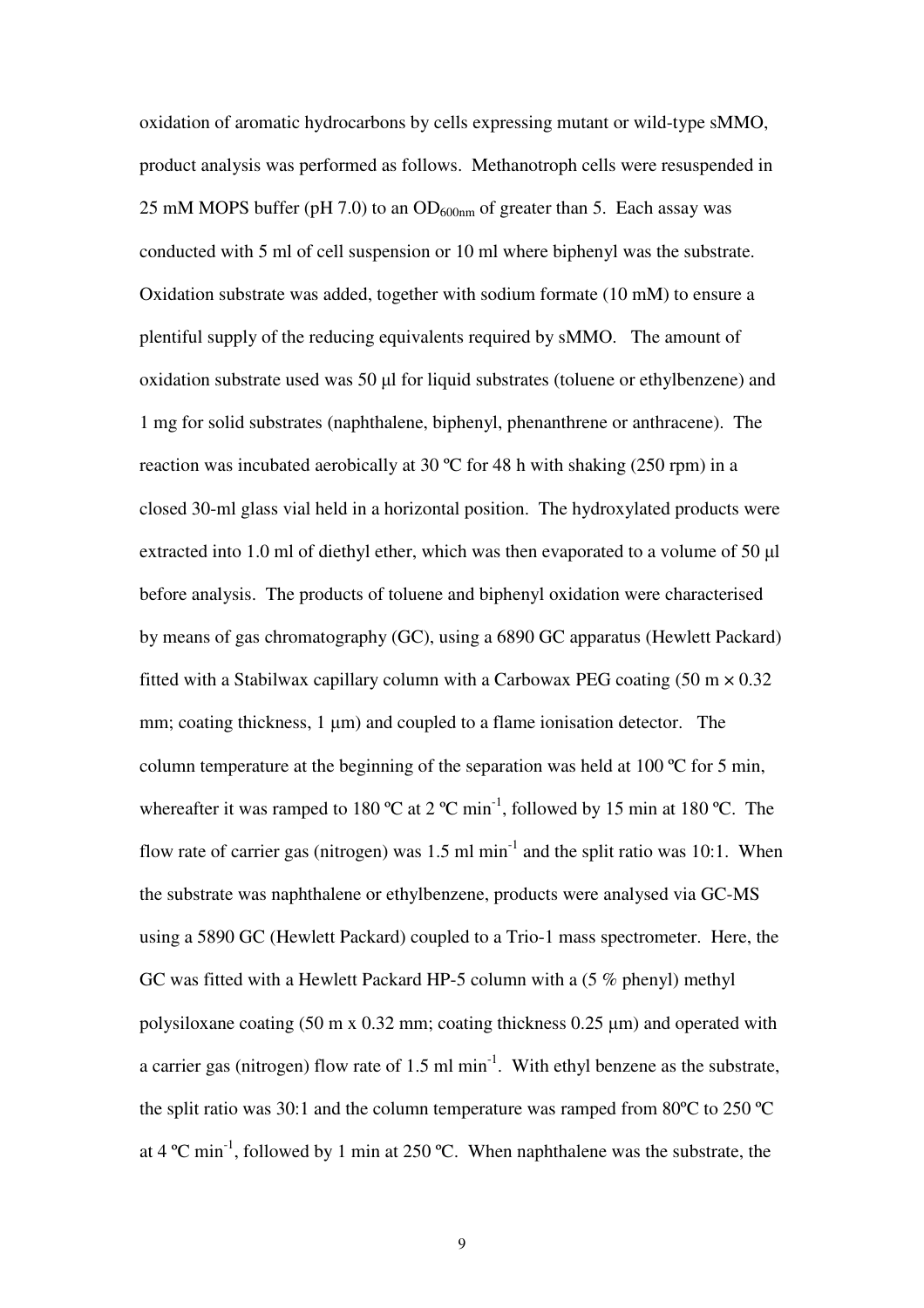separations were carried out without split and the column temperature was ramped from 80°C to 126 °C at 10 °C min<sup>-1</sup>, followed by 126 °C to 129 °C at 0.1 °C min<sup>-1</sup> and then 129 °C to 250 °C at 10 °C min<sup>-1</sup>. When biphenyl was the substrate, the products were separated via a Perkin-Elmer autosystem GC using the Hewlett Packard HP-5 column (details as above) coupled to a flame ionisation detector. The separations were carried out without split. The carrier gas (nitrogen) flow rate was  $1 \text{ ml min}^{-1}$  and the column temperature was ramped from 90 °C to 190 °C at 5 °C min<sup>-1</sup>, held at 190 °C for 1 min and then ramped to 280 °C at 10 °C min<sup>-1</sup>. Products were identified by comparison of retention times and mass spectra to authentic standards.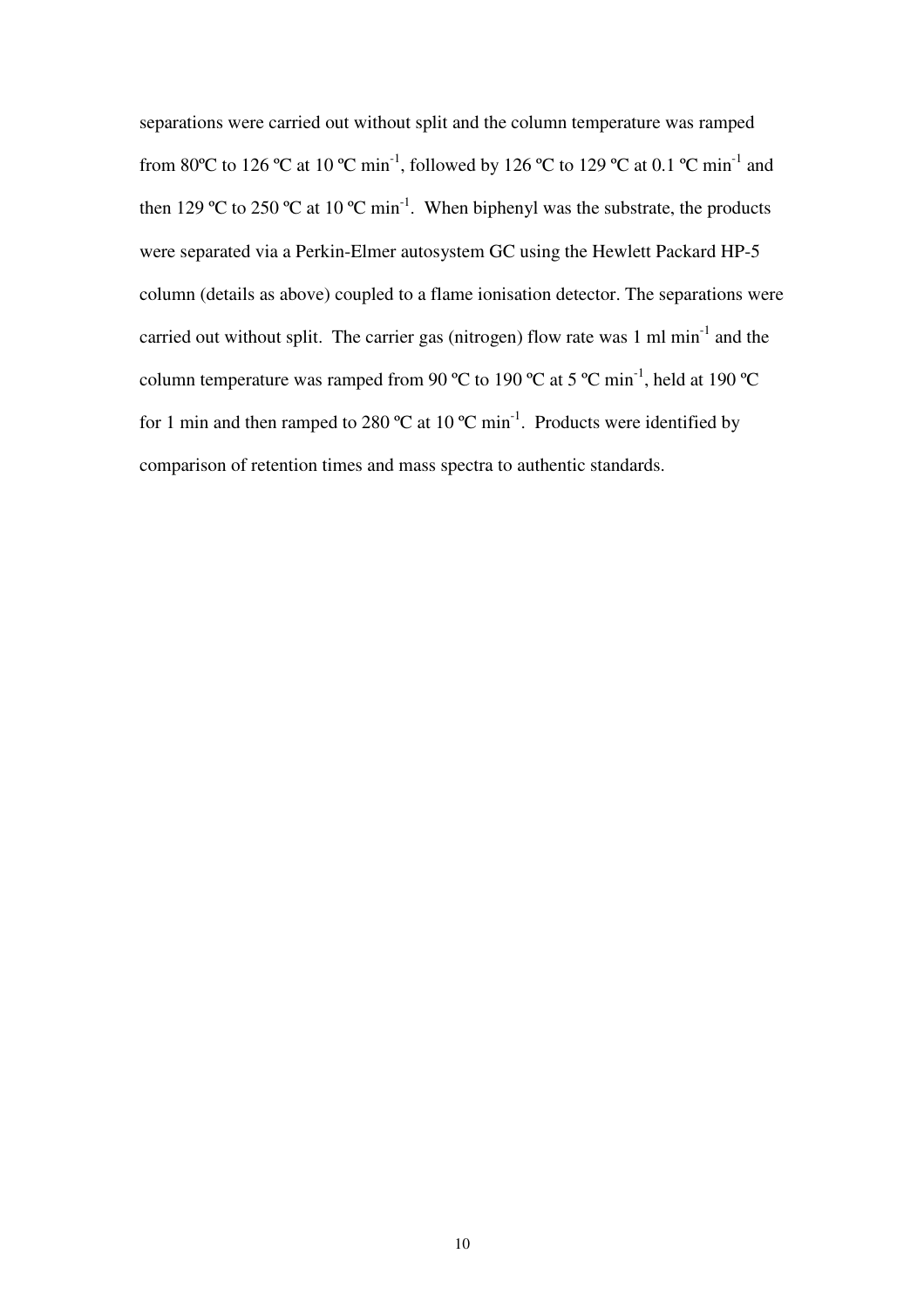### **RESULTS**

### **Constuction of a new sMMO-deleted methanotroph expression host for recombinant sMMO enzymes**

Previous mutants of the hydroxylase component of sMMO were expressed in the sMMO negative mutant of *Ms. trichosporium* known as mutant F (38). The chromosomal copy of the sMMO operon in mutant F (26) has a deletion of a 1.2 kb fragment that encompasses the portion of *mmoX* coding for amino acids Val 112-Thr 508. This limits the region of the sMMO operon that can be mutated to the portion of *mmoX* (encoding the  $\alpha$ -subunit of the hydroxylase) that is deleted from mutant F, because mutations outside this region could be repaired by homologous recombination between the mutant plasmid-encoded sMMO operon and the remainder of the chromosomal copy. The mutagenesis target during this study, Leu 110, lies just outside this region and so it was in principle possible that mutations could be repaired by homologous recombination with the chromosome. Furthermore, for future studies we wished to produce an expression host for recombinant sMMO that would allow mutagenesis anywhere within the hydroxylase component (encoded by *mmoX*, *Y* and *Z*). The new expression host, *Ms. trichosporium* SMDM (for **s**oluble **m**ethane monooxygenase **d**eleted **m**utant), was therefore constructed, in which the first five genes of the sMMO operon (*mmoXYBZD*, including all the structural genes for the hydroxylase and protein B) had been fully deleted by marker-exchange mutagenesis (Fig. 1). The deletion of the intended portion of the sMMO-encoding operon and double recombination into the chromosome, were confirmed by restriction digestion of chromosomal DNA, digestion with *Cla*I and *Sph*I, followed by Southern blotting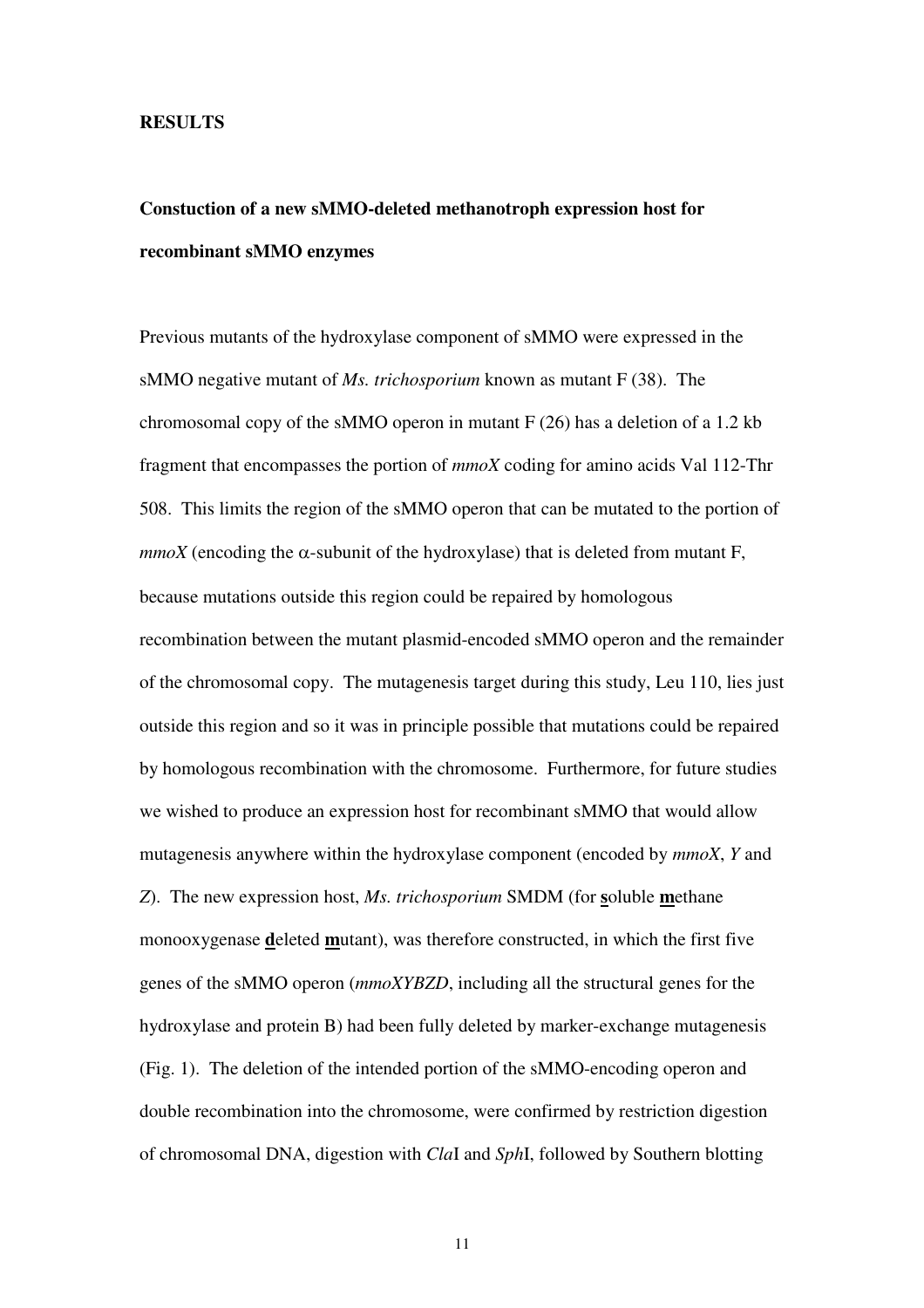and probing with probes specific to *mmoR*, *mmoX* and *mmoY* (data not shown). Strain SMDM exhibited the expected sMMO-minus phenotype, as judged by a negative naphthalene oxidation test under low-copper conditions, which induce sMMO expression and under which a parallel control with wild-type *Ms. trichosporium* OB3b showed strong naphthalene oxidation activity.

The suitability of strain SMDM as a host for expression of recombinant sMMOs was established by introducing pTJS175, containing the wild-type sMMO operon, into SMDM to give strain SMDM-sMMO (Table 1). Growth on NMS agar medium containing a low level of copper  $(II)$   $(0.4 \mu M)$  to induce sMMO, yielded colonies that gave a strong positive naphthalene oxidation test, confirming expression of the recombinant sMMO.

### **Mutagenesis of leucine gate residue produced mutants that gave an unusual naphthalene oxidation test result**

Four mutants of the proposed gating residue Leu 110 were constructed, which gave a range of amino acid bulk and functionality at this position. Mutations to Gly (less bulky; more flexible), Cys (less bulky), Arg (slightly more bulky; positively charged); Tyr (more bulky; hydroxylated) were constructed, confirmed by DNA sequencing and expressed in the *Ms. trichosporium* SMDM homologous expression system, as described in the Material and Methods. When the four mutant strains were grown in liquid culture at a low copper-to-biomass ratio, which induces expression of sMMO, all four gave positive naphthalene tests, confirming that all the mutant clones produced mutant enzymes that were active with naphthalene as the substrate. The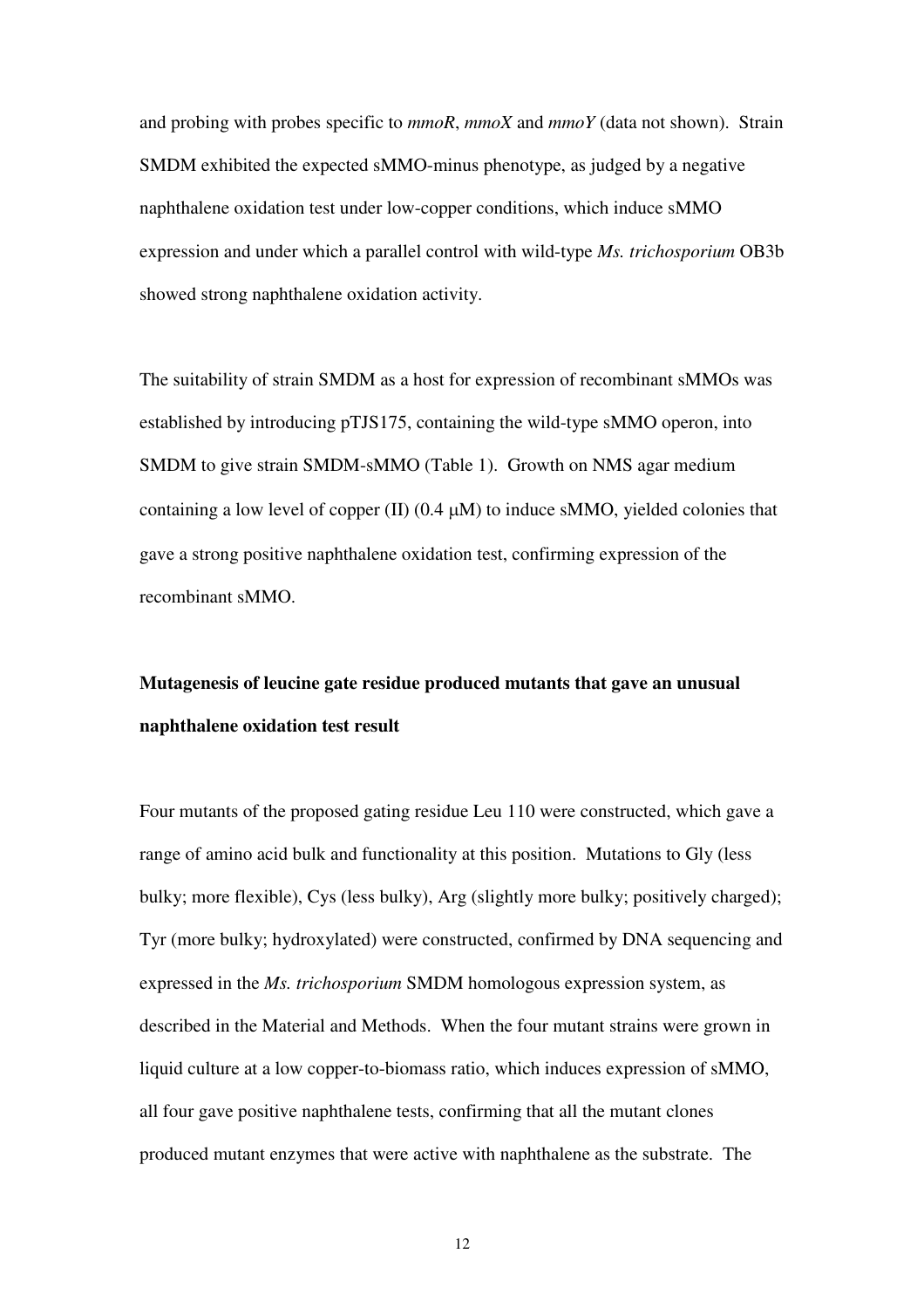L110G and L110C mutants gave a positive naphthalene test where the purple diazo dye product was, like that from the wild-type, stable for more than 10 min. The colour produced by the L110R and L110Y mutants was, however, stable for less than 1 min and appeared pink compared to the purple seen with the wild-type (data not shown). Although we had previously observed mutants of sMMO where the naphthalene test gave a very weak colour change, indicating a low-activity or unstable enzyme (38), this was the first time that we had observed a mutant where the stability (and colour) of the naphthalene test result was markedly changed.

### **The L110R and L110Y mutants of sMMO show inverted regioselectivity with naphthalene compared to the wild-type**

It was reasoned that the qualitative difference in stability of the naphthalene test colour among the mutant and wild-type enzymes was most likely due to an alteration in the position(s) of oxygenation in the products of naphthalene oxidation by the L110R and L110Y mutants. GC-MS analysis (Table 3) confirmed that there were significant alterations in the distribution of monohydroxylated products from the mutant enzymes. Whereas the wild-type enzyme and L110C mutant gave a slight excess of 2-naphthol over 1-naphthol, this regioselectivity was reversed in the other three mutants and the two mutants that gave the unstable naphthalene test colour (L110R and L110Y) yielded the smallest relative amount of 2-naphthol. Other possible products, such as dihydroxylated moieties, were not detected. A separate experiment using 10  $\mu$ M solutions of the two isomers of naphthol and the same concentration of tetrazotised o-dianisidine as used in the naphthalene test for sMMO activity revealed that the diazo dye produced by 1-naphthol forms more quickly and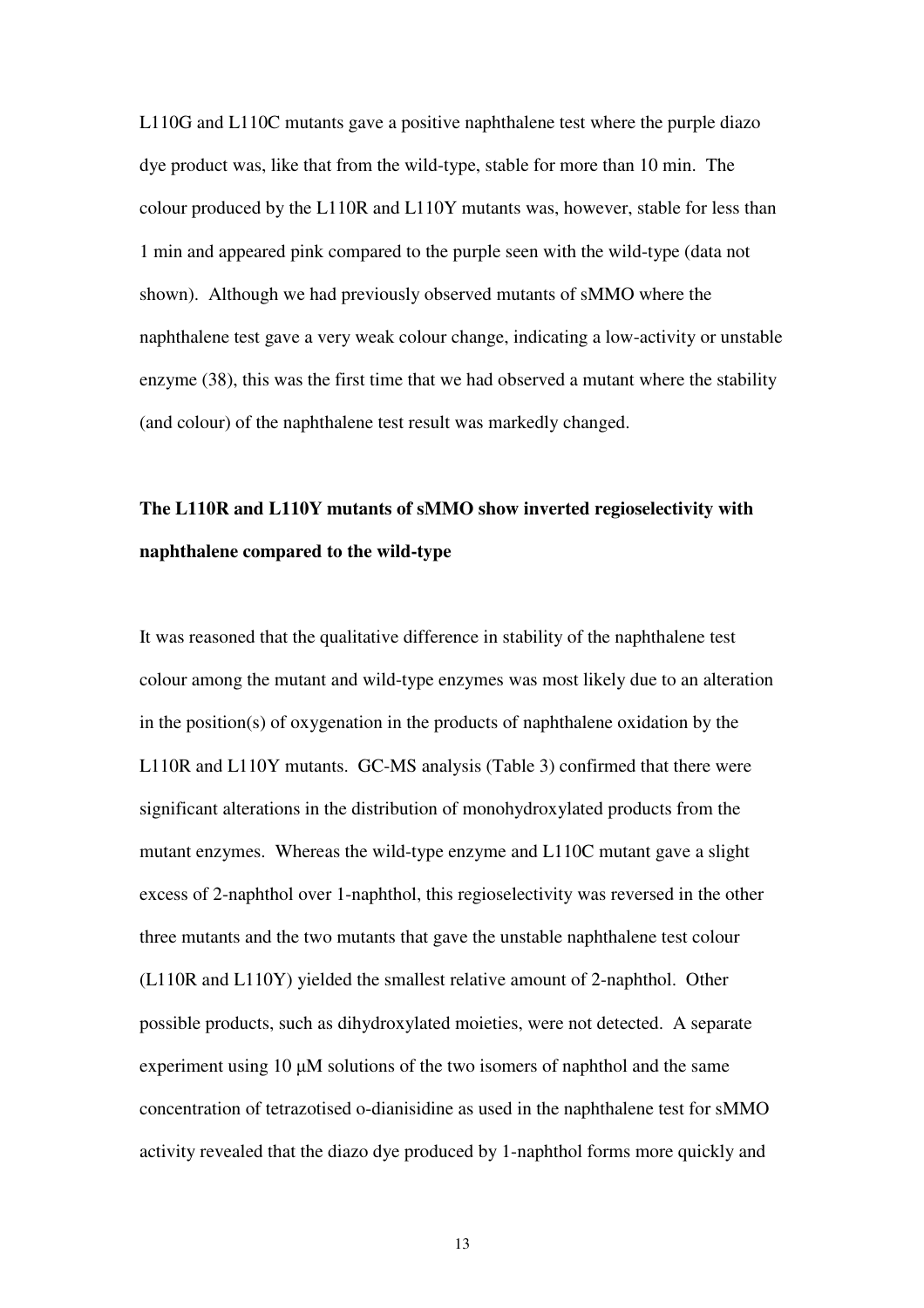decays more quickly than that produced by 2-naphthol (Fig. 2). Thus the difference in regioselectivity of the mutants accounts for the visual differences in the results of their naphthalene tests.

### **The L110 mutants showed a relaxed regioselectivity and generated novel products with substituted monoaromatic substrates and biphenyl**

With the substituted monoaromatic substrates toluene and ethylbenzene, the wild-type sMMO exhibits a mixture of side-chain hydroxylation and ring hydroxylation at the *p*position, with ring hydroxylation predominating with toluene and sidechain hydroxylation with ethyl benzene. With toluene as the substrate, all the mutants at position 110 showed relaxed regioselectivity (Table 4), with the appearance of significant amounts of *m*-cresol, which is not seen with the wild-type. Interestingly, when Leu 110 was replaced by the smaller glycyl and cysteinyl residues, with toluene as the substrate more benzyl alcohol was produced than *p*-cresol. When ethylbenzene was the substrate, all the mutants showed a very large shift from sidechain to ring hydroxylation and at least one new product (2-ethylphenol) was observed with each mutant (Table 5). 3- and 4-ethylphenol were not resolved in these experiments, and so it is not clear whether the product 3-ethylphenol was produced. With biphenyl as the substrate, the wild-type produced predominantly 4-hydroxybiphenyl. Mutants with the larger tyrosine or arginine at position 110 produced substantially more 2 hydroxybiphenyl than the wild-type. The mutants with the smaller residues (glycine and cysteine) at this position yielded the new product 3-hydroxybiphenyl (Table 6).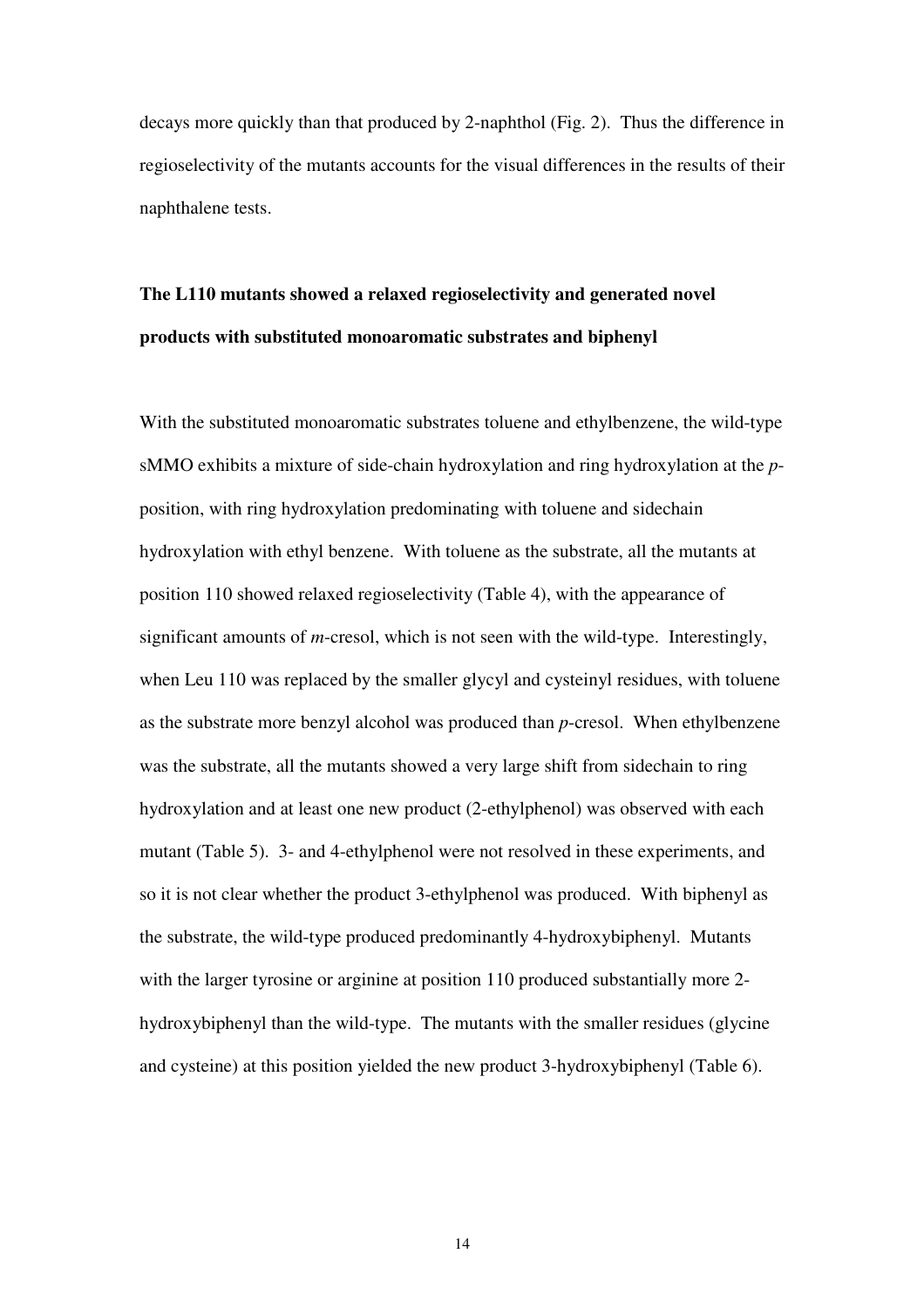#### **Neither mutants nor wild-type oxidized triaromatic hydrocarbons**

Cells expressing wild-type sMMO and all four mutants at position 110 were initially screened for oxidation of the triaromatic compounds phenanthrene and anthracene in the same manner as used for the semiquantitative naphthalene assay, by addition of tetrazotised *o*-dianisidine, which would give coloured diazo dyes after reaction with the hydroxylated products. No visible colour changes were seen from mutants or wild-type, although a control of 9-phenanthrol gave a coloured product with a detection threshold of 5 µM. GC-MS was used to analyse assay reaction that had been incubated for 30 ºC for 48 h, as described in the Material and Methods, but no hydroxylated products could be found from either of the triaromatic substrates with wild-type *Ms. trichosporium* OB3b or any of the mutant strains. Presuming that phenanthrene and anthracene are able to diffuse into the cells, these results strongly suggest that neither wild-type sMMO nor the mutants are able to oxidise these bulky aromatic substrates.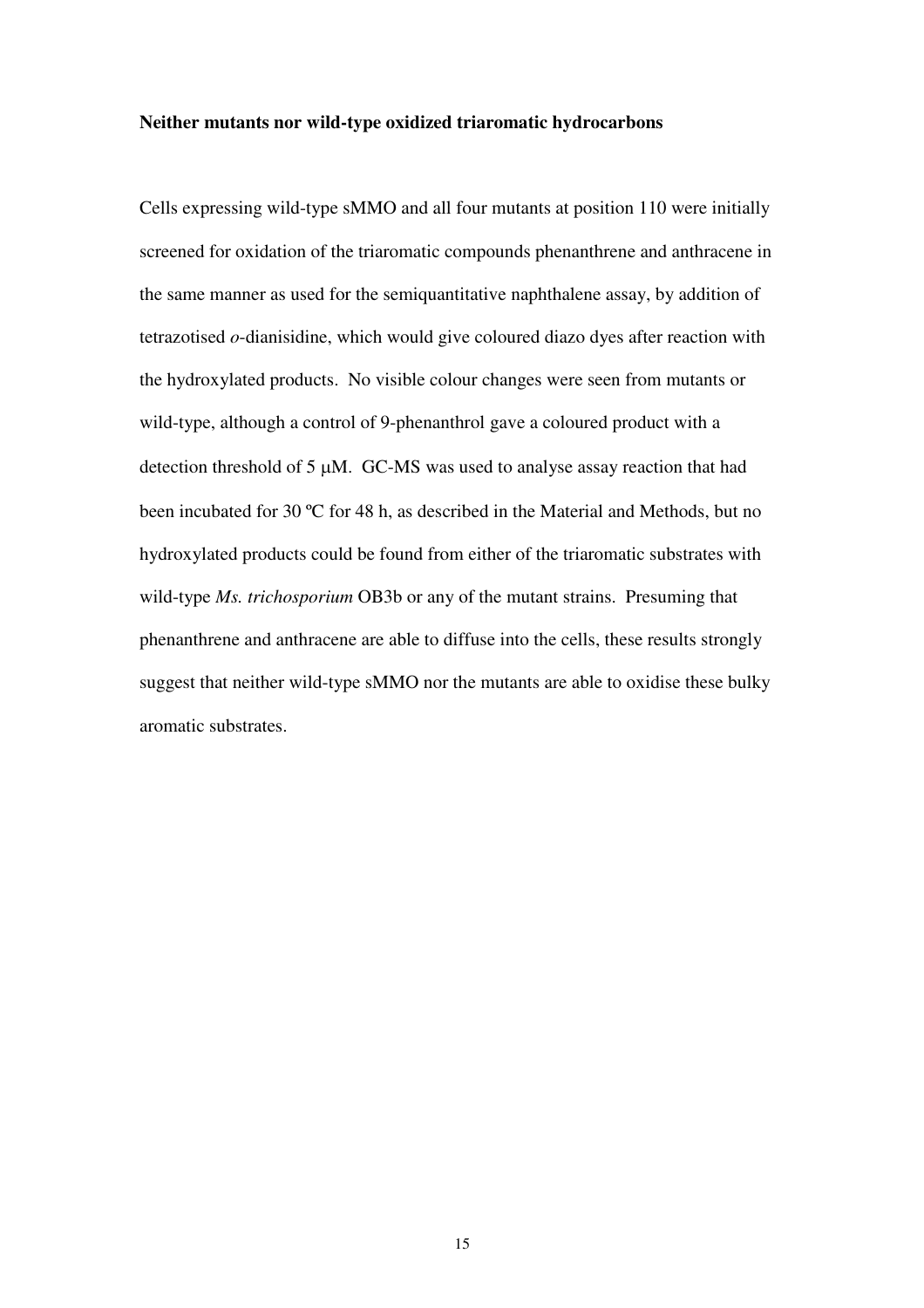### **DISCUSSION**

#### **Further development of the expression and mutagenesis system**

Mutagenesis of the hydroxylase component of sMMO requires the use of an especially developed expression system because attempts to date to obtain expression of active hydroxylase in *E. coli* have been unsuccessful (44). Expression of active sMMO has been reported in various heterologous systems (16, 17, 24) as well as the homologous system used here. The previous work that we performed using the homologous expression system for sMMO, which enabled the first mutagenesis of the active site of the enzyme (38), utilised a homologous expression host (*Ms. trichosporium* mutant F [26]) from which only part of the *mmoX* gene was deleted, thus limiting the region of the hydroxylase that could be mutagenised. The new strain developed here, *Ms. trichosporium* SMDM, like mutant F, is a homologous expression host that gives comparable expression of recombinant wild-type sMMO to the parental strain *Ms. trichosporium* OB3b. Moreover, strain SMDM not only allows mutagenesis anywhere within the active site-containing  $\alpha$ -subunit, including Leu110, but also allows mutagenesis of all components of the sMMO-encoding operon except the reductase, *mmoC*, i.e. the hydroxylase (*mmoXYZ*), protein B (*mmoB*) and the *mmoD* gene, whose product may have a role in sMMO complex assembly (27).

### **Regioselectivity of the wild-type sMMO with aromatic substrates**

Our results with *Ms. trichosporium* expressing recombinant wild-type sMMO confirmed previous results concerning the regioselectivity of sMMO with aromatic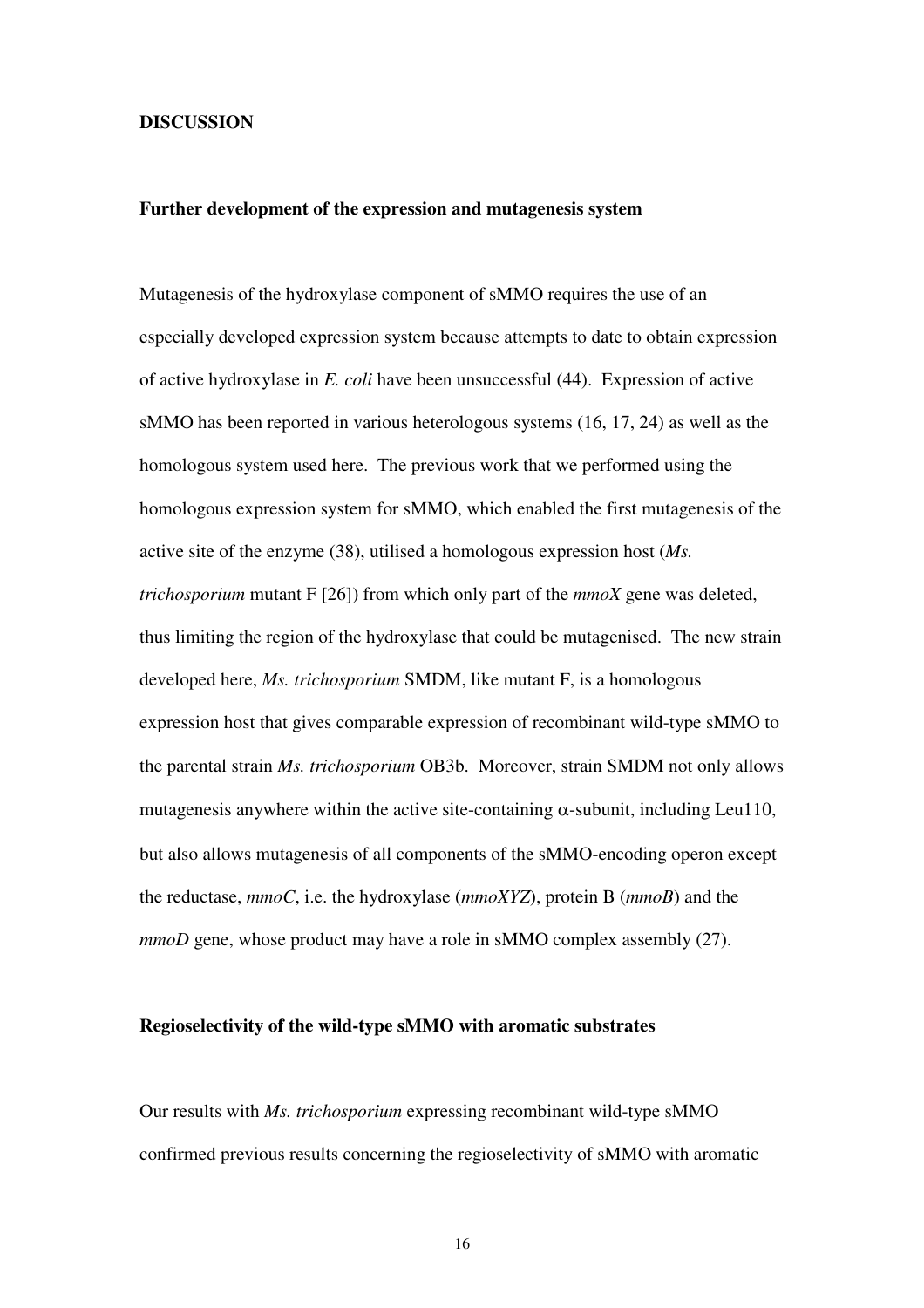substrates. If the substrates are considered to be roughly rectangular in shape, the wild-type enzyme shows a strong preference for hydroxylation nearest to the two short sides of the rectangle. Thus, naphthalene gives primarily 2-naphthol, biphenyl gives predominantly 4-hydroxybiphenyl and toluene and ethyl benzene undergo a mixture of side-chain and 4-position hydroxylation on the benzene ring (2, 3, 14).

### **Mutations at Leu 110 in sMMO relax regioselectivity but do not extend activity to triaromatic hydrocarbons**

The mutant-expressing strains showed lower rates of total product accumulation than the wild-type, ranging from 2.5 to 63 % of the wild-type activities (Tables 4 and 5). Examining the data from ethyl benzene and toluene as substrate, we did not find a clear correlation between the property of the amino acid and the reduction in activity, and these results may also reflect differences in expression and stability between the mutants. Analysis of the proportions of products formed from the aromatic substrates, however, yielded information that is not biased by the level of expression.

As detailed in the Introduction, previous work on homologous monooxygenases that naturally oxidize aromatic substrates has variously indicated effects of mutations at the position equivalent to Leu 110 of the hydroxylase  $\alpha$  subunit of sMMO on regioselectivity and substrate range. In the case of sMMO, none of the mutants, including those with substantially smaller residues at position 110, had measurable activity toward the triaromatic substrates phenanthrene and anthracene. However, all had substantial changes in regioselectivity, showing a shift away from 'terminal' oxidation of aromatic substrates, with increasing proportions of 1-naphthol from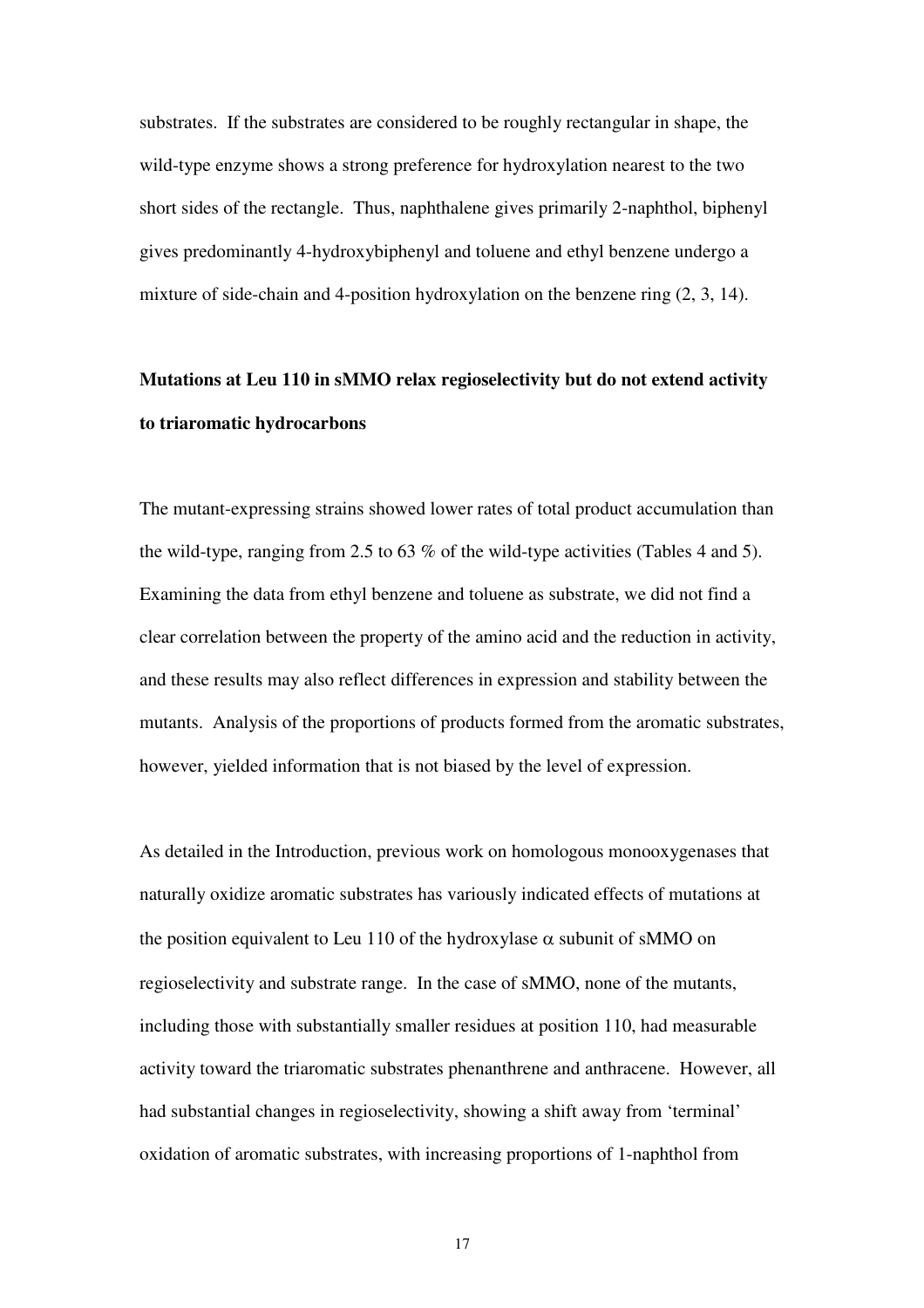naphthalene and 2- and 3-hydroxy products from substituted monoaromatics and biphenyl. This result was to some extent unexpected, since a "gating role" for Leu 110 suggested that mutations to smaller residues would be likely to let larger substrates into the active site. There was some correlation between the changes in product distribution and the size of the residue at position 110. The shift in regioselectivity of naphthalene oxidation was greatest in the mutants with largest residues (Tyr and Arg) at position 110. Conversely, the novel product from biphenyl oxidation, 3-hydroxybiphenyl, is seen only in the mutants with the smaller residues (Gly and Cys) at this position. The shift from side-chain to ring hydroxylation of toluene was greatest in the mutants with smaller residues (Gly and Cys) at position 110 and the corresponding shift in regioselectivity in oxygenation of ethyl benzene was almost two orders of magnitude greater than that seen with any of the other mutants. In the homologous sBMO, the mutation G113N, which is near to the 'leucine gate' (Leu 109 in butane monooxygenase), also led to a shift in regioselectivity away from the ends of the substrate molecules, in this case giving rise in regiospecificity of oxygenation of butane and propane from predominantly terminal to predominantly subterminal (13).

In monooxygenases of the naphthalene dioxygenase (NDO) family, a residue at the narrowest part of the active-site pocket (Phe 352 in NDO from *Pseudomonas* sp. NCIB 9816-4 [18]) has also been shown, via mutagenesis studies (19, 29), to influence substrate range and regioselectivity. X-ray crystallography of an enzymeproduct complex indicated that the product (and presumably also the substrate) contacts Phe 352 when bound in the active site (6). Unfortunately there are currently to our knowledge no structural data for sMMO or its homologues complexed with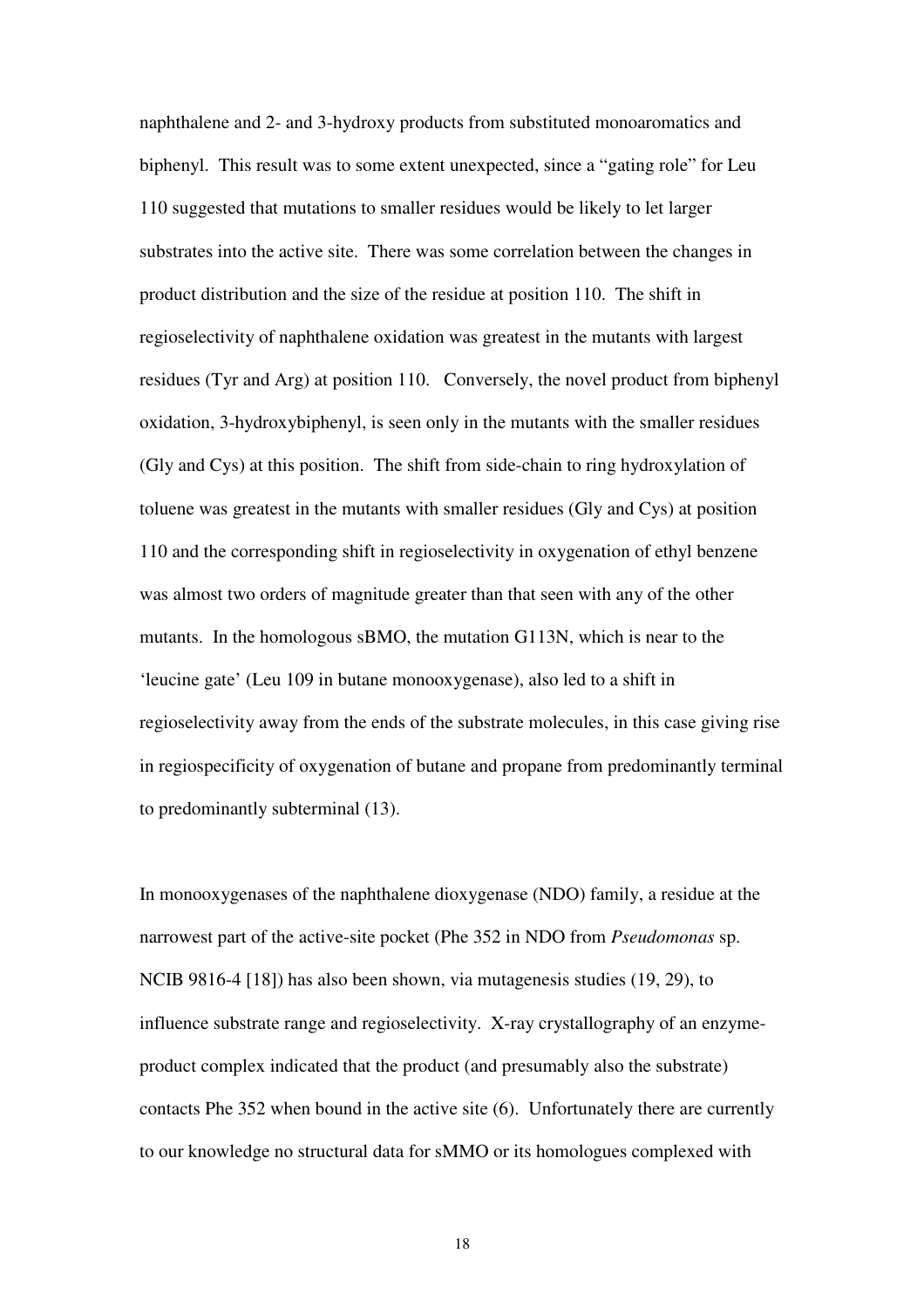aromatic substrates, but the situation with Leu 110 in these enzymes seems likely to be different, since this residue is on the edge of the active site and less likely to contact the substrate at the moment of oxygenation.

Our data indicate that Leu 110 is an important residue in determining the precision of regioselectivity of sMMO with aromatic substrates. The varied mutants we have made at this position have a relaxation of the regioselectivity for aromatic substrates, which could be advantageous in activating polyaromatic pollutants for biological breakdown by consortia of microorganisms. Whilst our results do not allow us to judge whether Leu 110 functions as a substrate gate, it they strongly suggest that it is not the limiting factor on the size of aromatic substrates that can enter the active site. It may be that the important role that Leu 110 has in in determining the catalytic specificity of the enzyme may be mediated via conformational changes of the type already shown to affect this residue in various crystal forms of the enzyme (30). In future we propose to undertake detailed kinetic and structural analysis of the mutants to determine how their effect on the regioselectivity of the enzyme is mediated.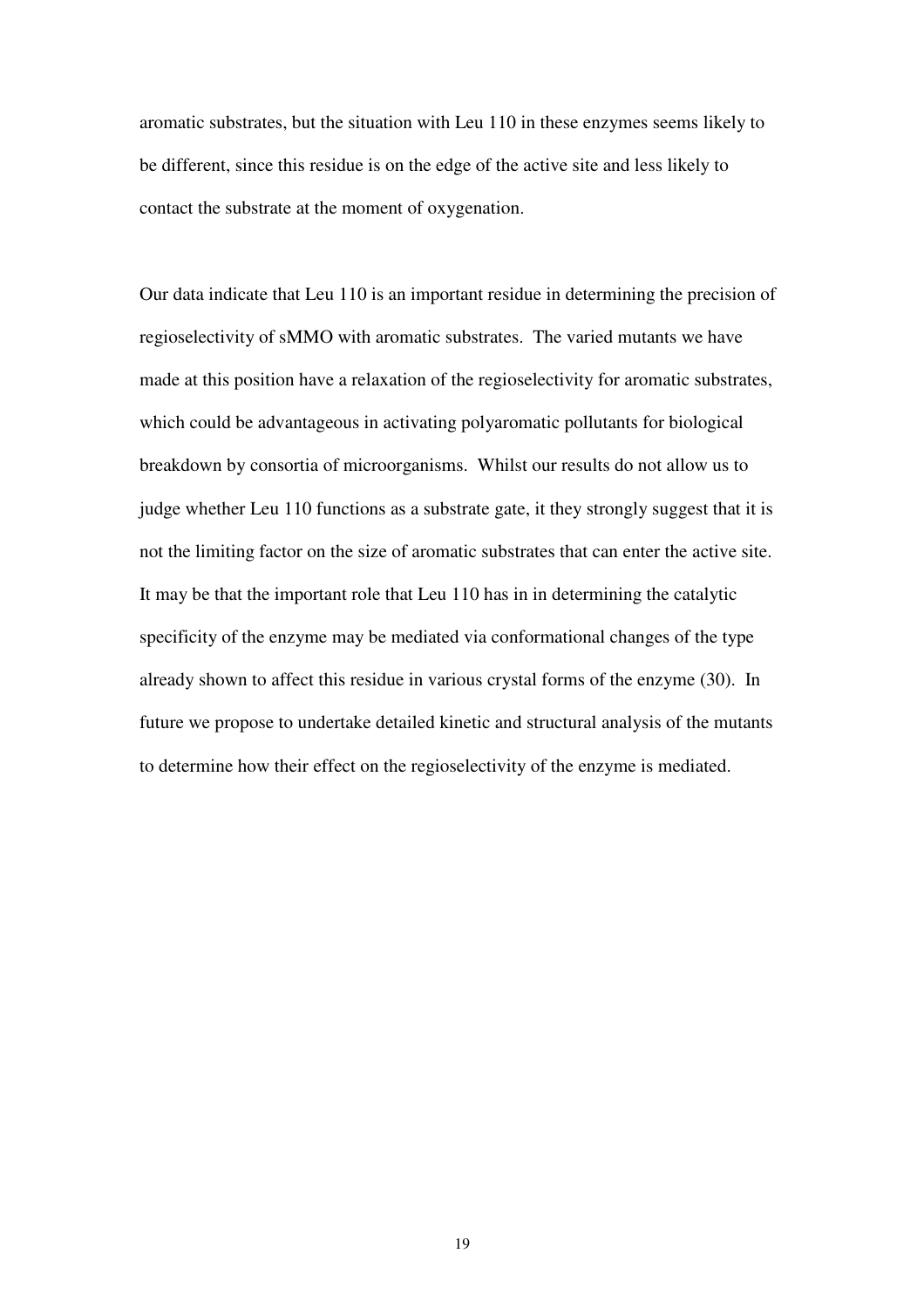### **ACKNOWLEDGEMENTS**

We are grateful to Joan Hague and Keith Richards (Sheffield Hallam University) for advice and technical assistance with GC and GC-MS. We thank Julie Scanlan (Warwick) for technical support. This work was supported by the Biotechnology and Biological Sciences Research Council through a research grant (ref. nos. BB/C003276/1 and BB/C00339X/1) to JCM and TJS.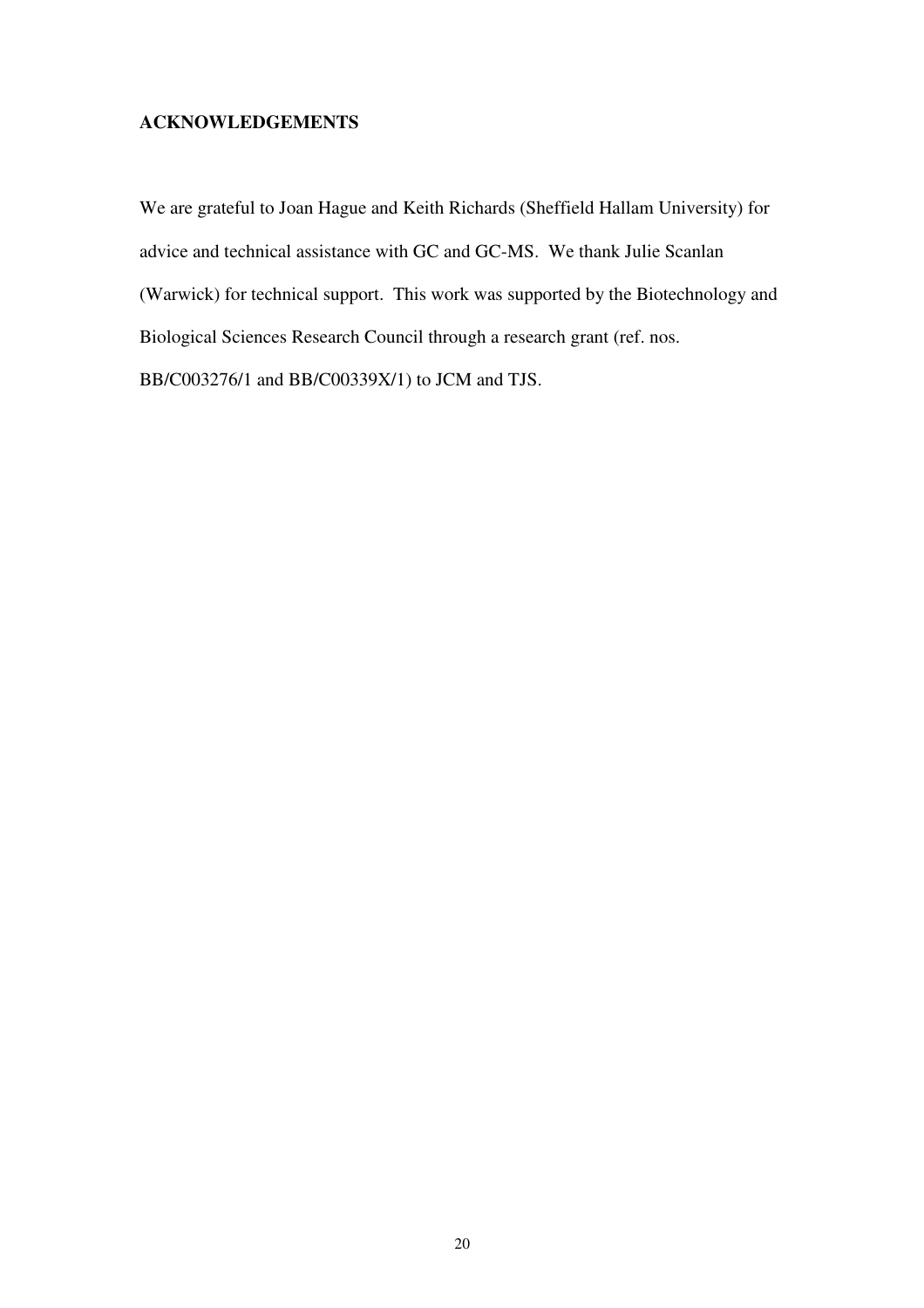#### **REFERENCES**

- 1. **Bodrossy, L., J. C. Murrell, H. Dalton, M. Kalman, L. G. Puskas, and K. L. Kovacs.** 1995. Heat-tolerant methanotrophic bacteria from the hot-water effluent of a natural-gas field. Appl. Environ. Microbiol. **61:**3549-3555.
- 2. **Brusseau, G. A., H.-C. Tsien, R. S. Hanson, and L. P. Wackett.** 1990. Optimization of trichloroethylene oxidation by methanotrophs and the use of a colorimetric assay to detect soluble methane mono-oxygenase activity. Biodegradation **1:**19-29.
- 3. **Burrows, K. J., A. Cornish, D. Scott, and I. J. Higgins.** 1984. Substrates specificity of the soluble and particulate methane mono-oxygenase of *Methylosinus trichosporium* OB3b. J. Gen. Microbiol. **130:**3327-3333.
- 4. **Canada, K. A., S. Iwashita, H. Shim, and T. K. Wood.** 2002. Directed evolution of toluene *ortho*-monooxygenase for enhanced naphthol synthesis and chlorinated ethene degradation. J. Bacteriol. **184:**344-349.
- 5. **Cardy, D. L. N., V. Laidler, G. P. C. Salmond, and J. C. Murrell.** 1991. Molecular analysis of the methane monooxygenase (MMO) gene-cluster of *Methylosinus trichosporium* OB3b. Molec. Microbiol. **5:**335-342.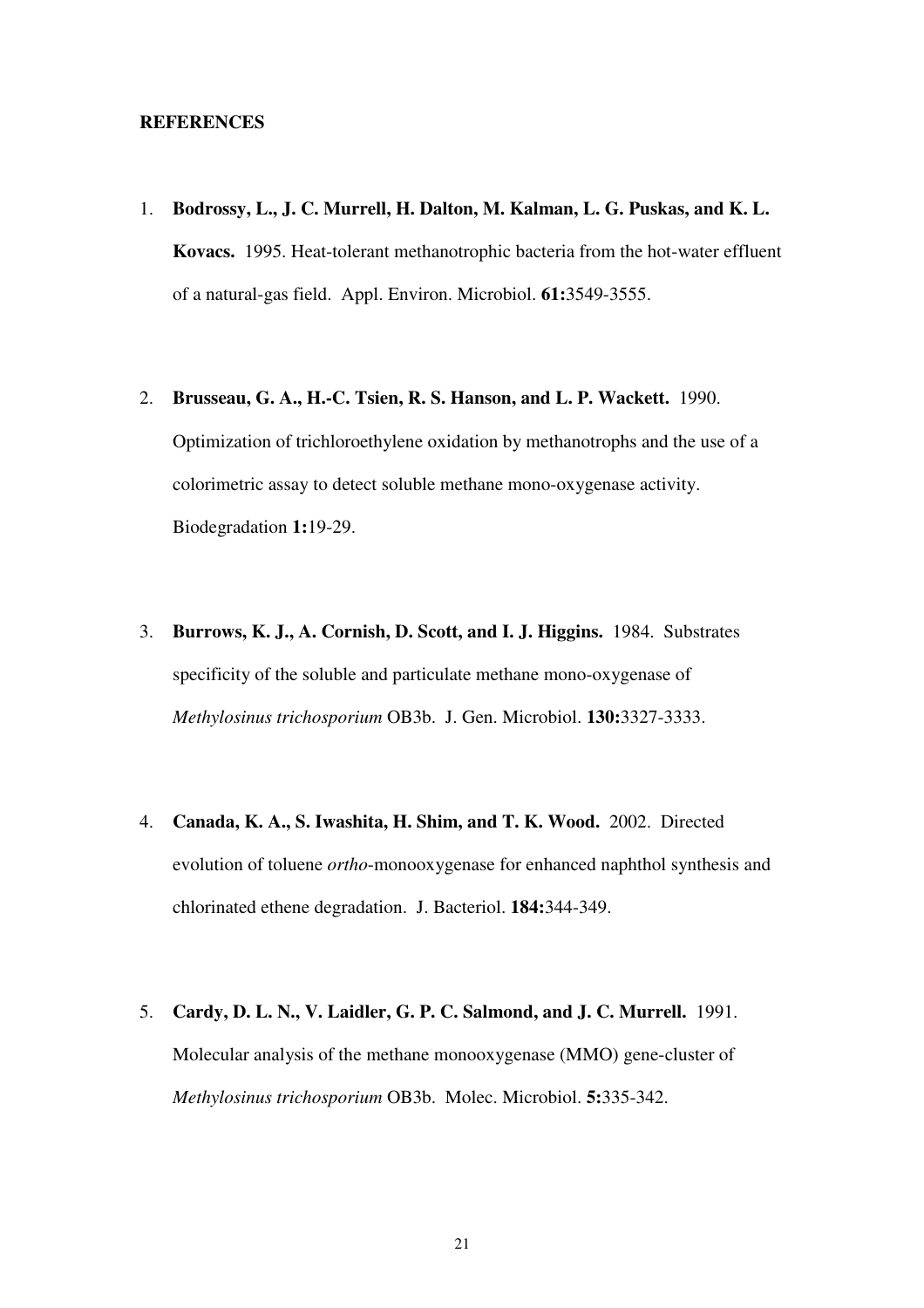- 6. **Carredano, E., A. Karlsson, B. Kauppi, D. Choudhury, R. E. Parales, J. V. Parales, K. Lee, D. T. Gibson, H. Eklund, and S. Ramaswamy.** 2000. Substrate binding site of naphthalene 1,2-dioxygenase: functional implications of indole binding. J. Mol. Biol. **296:**701-712.
- 7. **Dennis, J. J., and G. J. Zylstra.** 1998. Plasposons: modular self-cloning minitransposon derivatives for rapid genetic analysis of gram-negative bacterial genomes. Appl. Environ. Microbiol. **64:**2710-2715.
- 8. **DeWitt, J. G., J. G. Bentsen, A. C. Rosenzweig, B. Hedman, J. Green, S. Pilkington, G. C. Papaefthymiou, H. Dalton, K. O. Hodgson, and S. J. Lippard.** 1991. X-ray absorption, Mossbauer, and EPR studies of the dinuclear iron center in the hydroxylase component of methane monooxygenase. J. Amer. Chem. Soc. **113:**9219-9235.
- 9. **Elango, N., R. Radmakrishnan, W. A. Froland, B. J. Wallar, C. A. Earhart, J. D. Lipscomb, and D. H. Ohlendorf.** 1997. Crystal structure of the hydroxylase component of methane monooxygenase from *Methylosinus trichosporium* OB3b. Protein. Sci. **6:**556-568.
- 10. **Feinberg, A. P., and B. Vogelstein.** 1983. A technique for radiolabeling DNA restriction endonuclease fragments to high specific activity. Anal. Biochem. **132:**6-13.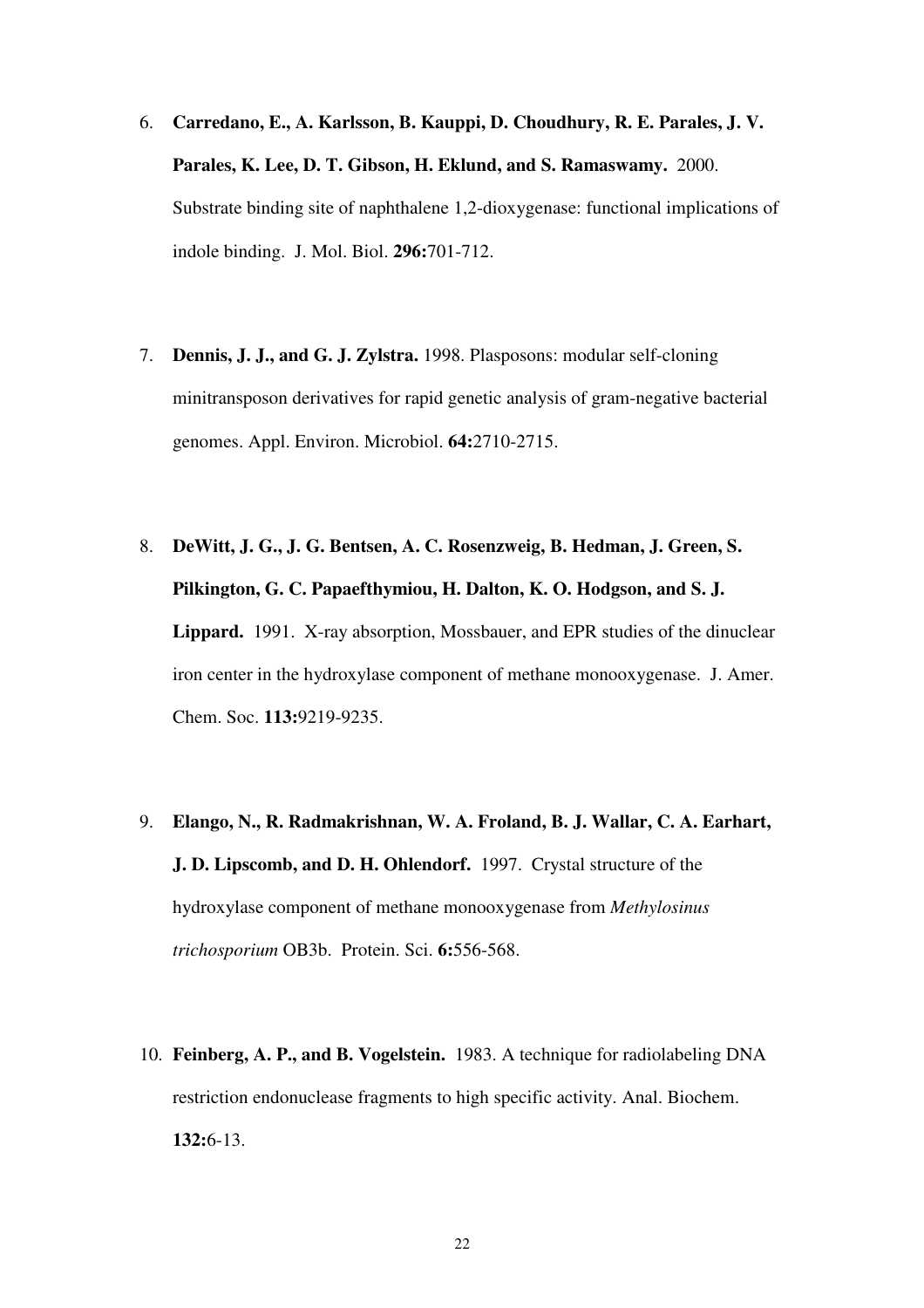- 11. **Feinberg, A. P., and B. Vogelstein.** 1984. A technique for radiolabeling DNA restriction endonuclease fragments to high specific activity. Addendum. Anal. Biochem. **137:**266-267.
- 12. **George, A. R., P. C. Wilkins, and H. Dalton.** 1996. A computational investigation of the possible substrate binding sites in the hydroxylase of soluble methane monooxygenase. J. Molec. Catal. B **2:**103-113.
- 13. **Halsey, K. H., L. A. Sayavedra-Soto, P. J. Bottomley, and D. J. Arp.** 2006. Site-Directed amino acid substitutions in the hydroxylase subunit of butane monooxygenase from *Pseudomonas butanovora*: implications for substrates knocking at the gate. J. Bacteriol. **188:**4962-4969.
- 14. **Higgins, I. J., D. J. Best, and R. C. Hammond.** 1980. New findings in methane-utilizing bacteria highlight their importance in the biosphere and their commercial potential. Nature **286:**561-564.
- 15. **Ho, S. N., H. D. Hunt, R. M. Horton, J. K. Pullen, and R. L. Pease.** 1989. Site-directed mutagenesis by overlap extension using the polymerase chainreaction. Gene **77:**51-59.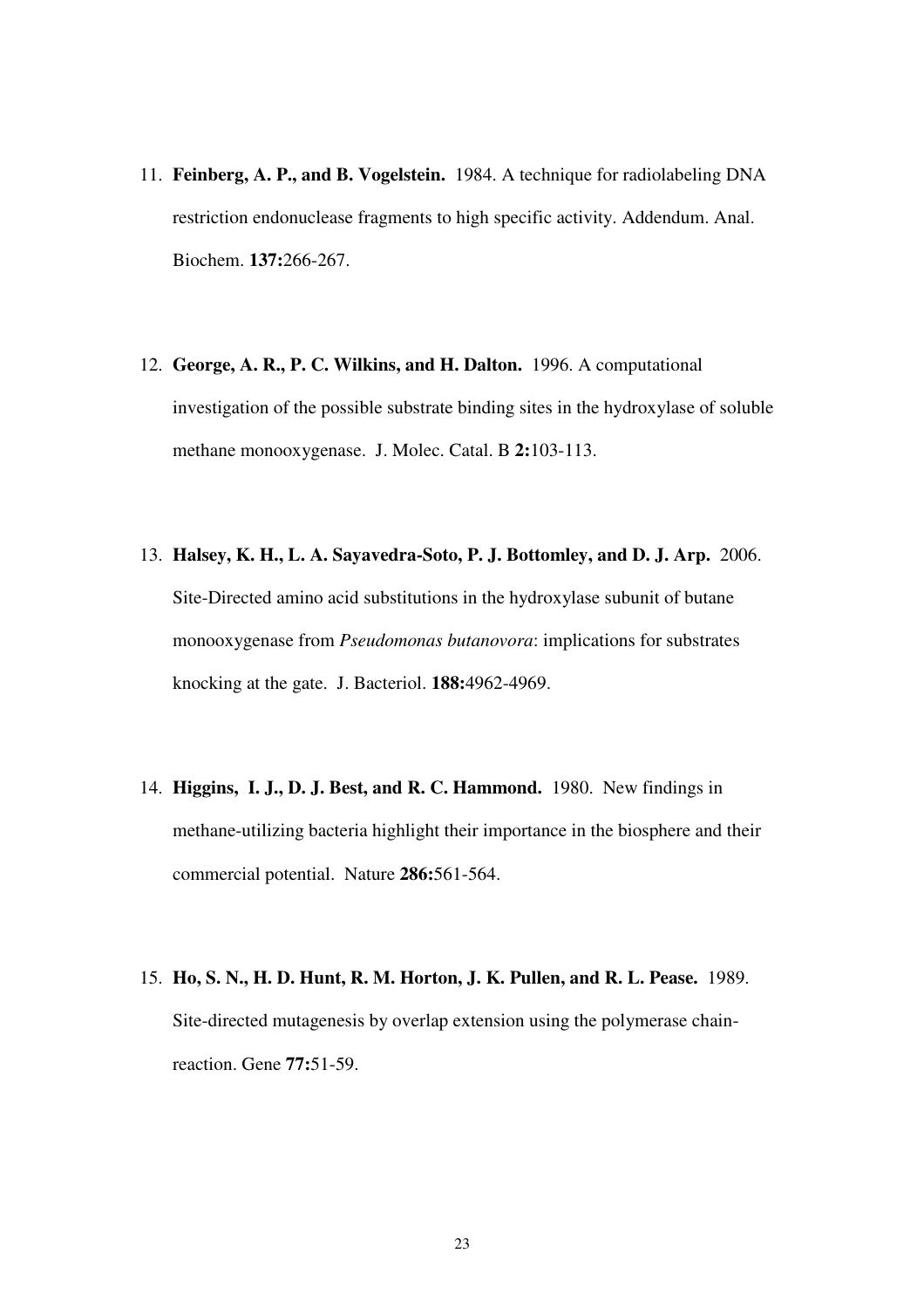- 16. **Jahng, D., K. S. Kim, R. S. Hanson, and T. K. Wood.** 1996. Optimization of trichloroethylene degradation using soluble methane monooxygenase of *Methylosinus trichosporium* OB3b expressed in recombinant bacteria. Biotechnol. Bioeng. **51:**349-359.
- 17. **Jahng, D., and T. K. Wood.** 1994. Trichloroetheylene and chloroform degradation by a recombinant pseudomonad expressing soluble methane monooxygenase from *Methylosinus trichosporium* OB3b. Appl. Environ. Microbiol. **60:**2473-2482.
- 18. **Kauppi, B., K. Lee, E. Carredano, R. E. Parales, D. T. Gibson, H. Eklund, and S. Ramaswamy.** 1998. Structure of an aromatic-ring-hydroxylating dioxygenase-naphthalene 1,2-dioxygenase. Structure **6:**571-586.
- 19. **Keenan, B. G., T. Leungsakul, B. F. Smets, and T. K. Wood.** 2004. Saturation mutagenesis of *Burkholderia cepacia* R34 2,4-dinitrotoluene dioxygenase at DntAC valine 350 for synthesizing nitrohydroquinone, methylhydroquinone, and methoxyhydroquinone. Appl. Environ. Microbiol. **70:**3222–3231.
- 20. **Kovach, M. E., P. H. Elzera, D. S. Hill, G. T. Robertson, M. A. Farrisa, R. M. Roop, and K. M. Peterson.** 1995. Four new derivatives of the broad-host-range cloning vector pBBR1MCS, carrying different antibiotic-resistance cassettes. Gene **166:**175-176.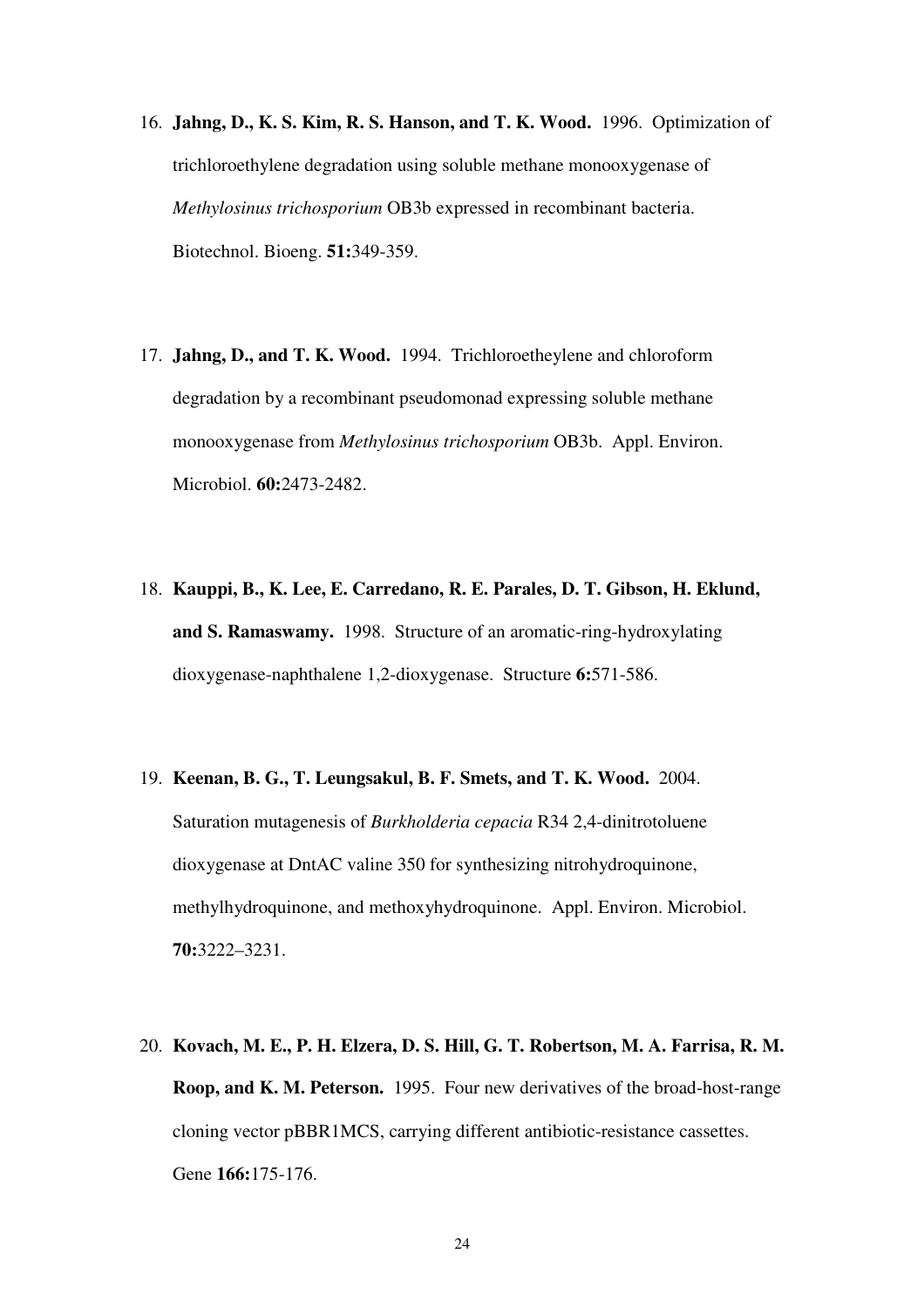- 21. **Leahy, J. G., P. J. Batchelor, and S. M. Morcomb.** 2003. Evolution of the soluble diiron monooxygenases. FEMS Microbiol. Rev. **27:**449-479.
- 22. **Lee, S.-K., J. C. Nesheim, and J. D. Lipscomb.** 1993. Transient intermediates in the methane monooxygenase catalytic cycle. J. Biol. Chem. **268:**21569-21577.
- 23. **Lindner, A. S., P. Adriaens, and J. D. Semrau.** 2000. Transformation of *ortho*-substituted biphenyls by *Methylosinus trichosporium* OB3b: substituent effects on oxidation kinetics and product formation. Arch. Microbiol. **174:**35-41.
- 24. **Lloyd, J. S., P. De Marco, H. Dalton, and J. C. Murrell.** 1999.Heterologous expression of soluble methane monooxygenase genes in methanotrophs containing only particulate methane monooxygenase. Arch. Microbiol. **171:**364- 370.
- 25. **Lloyd, J. S., R. Finch, H. Dalton, and J. C. Murrell.** 1999. Homologous expression of soluble methane monooxygenase genes in *Methylosinus trichosporium* OB3b. Microbiology **145:**461-470.
- 26. **Martin, H., and J. C. Murrell.** 1995. Methane monooxygenase mutants from *Methylosinus trichosporium* constructed by marker-exchange mutagenesis. FEMS Microbiol. Lett. **127:**243-248.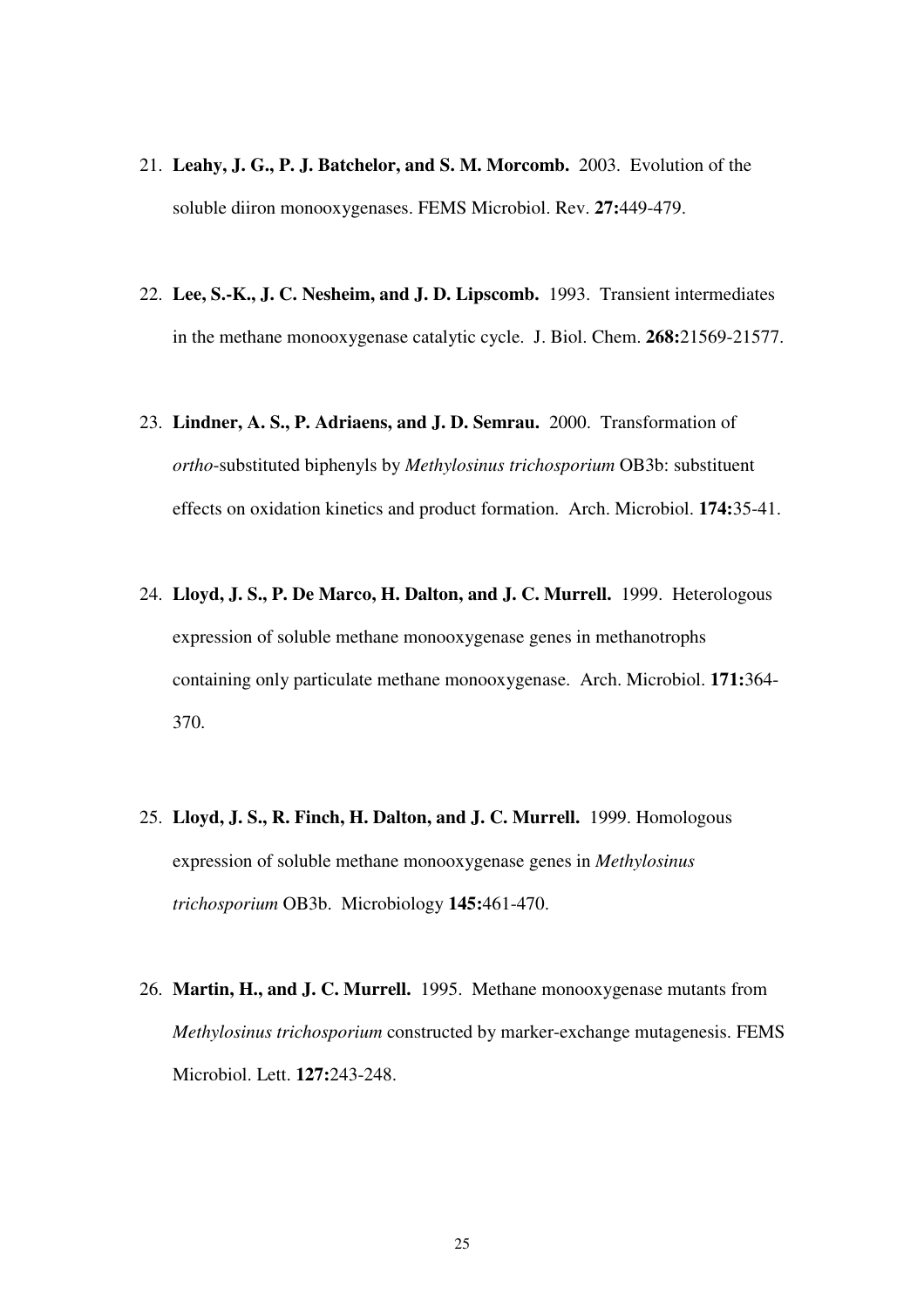- 27. **Merkx, M. and S. J. Lippard.** 2002. Why OrfY? Characterization of MmoD, a long overlooked component of the soluble methane monooxygenase from *Methylococcus capsulatus* (Bath). J. Biol. Chem. **277:**5858–5865.
- 28. **Murrell, J. C., B. Gilbert, and I. R. McDonald.** 2000. Molecular biology and regulation of methane monooxygenase. Arch. Microbiol. **173:**325-332.
- 29. **Parales, R. E., K. Lee, S. M. Resnick, H. Jiang, D. J. Lessner, and D. T. Gibson.** 2000. Substrate specificity of naphthalene dioxygenase: effect of specific amino acids at the active site of the enzyme. J. Bacteriol. **182:**1641-1649.
- 30. **Rosenzweig, A. C., H. Brandstetter, D. A. Whittington, P. Nordlund, S. J. Lippard, and C. A. Frederick.** 1997. Crystal structure of the methane monooxygenase hydroxylase from *Methylococcus capsulatus* (Bath): implications for substrate gating and component interactions. Proteins **29:**141- 152.
- 31. **Rosenzweig, A. C., C. A. Frederick, S. J. Lippard, and P. Nordlund.** 1993. Crystal structure of a bacterial nonheme iron hydroxylase that catalyzes the biological oxidation of methane. Nature **366:**537-543.
- 32. **Sambrook, J., E. F. Fritch, and T. Maniatis.** 1989. Molecular cloning: a laboratory manual, 2nd edn. Cold Spring Harbor Laboratory, Cold Spring Harbor, NY.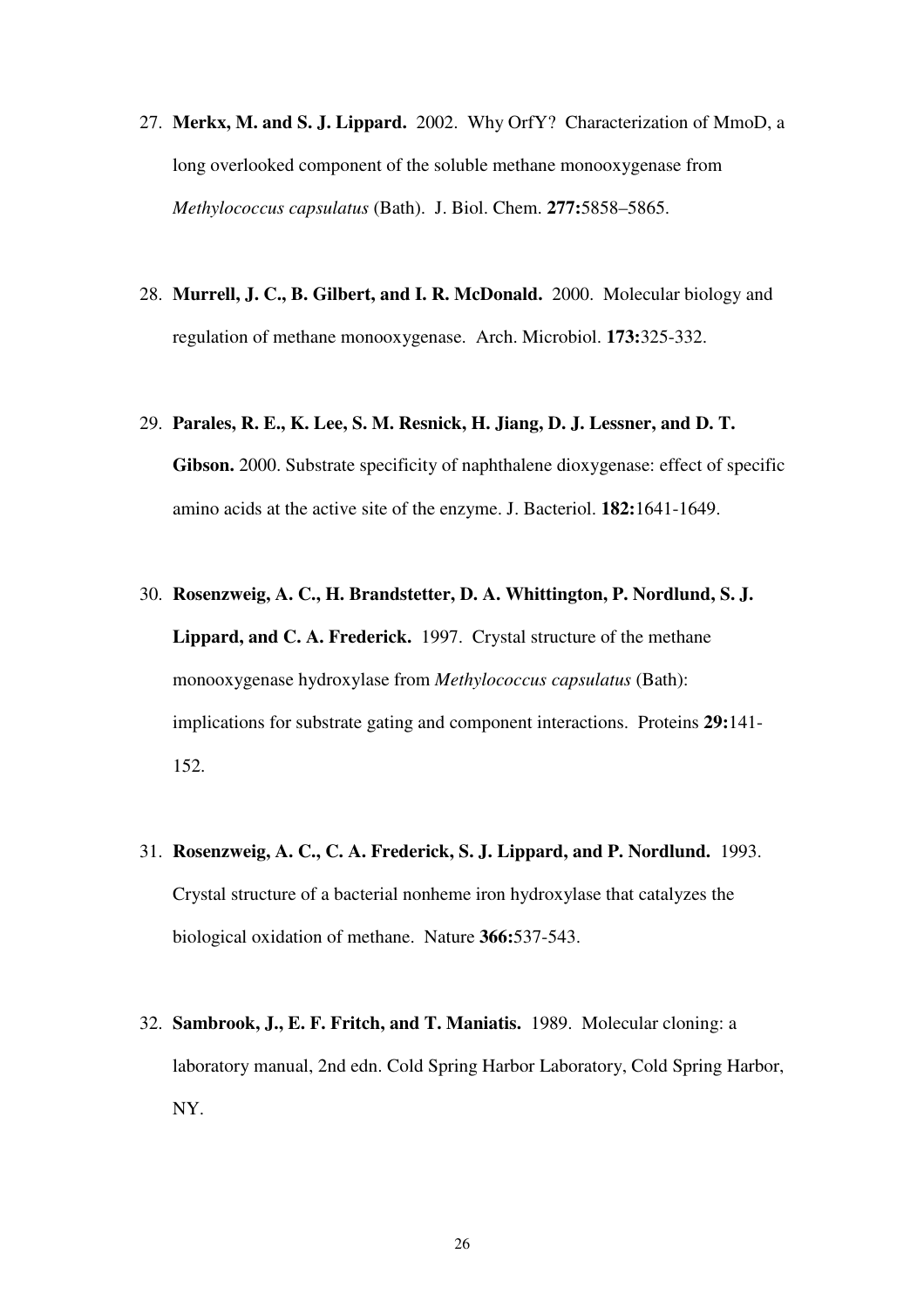- 33. **Sazinsky, M. H., J. Bard, A. Di Donato, and S. J. Lippard.** 2004. Crystal structure of the toluene/o-xylene monooxygenase hydroxylase from *Pseudomonas stutzeri* OX1. J. Biol. Chem. **279:**30600-30610.
- 34. **Schäfer, A., A. Tauch, W. Jäger, J. Kalinowski, G. Thierbach, and A. Pühler.**  1994. Small mobilizable multi-purpose cloning vectors derived from the *Escherichia coli* plasmids pK18 and pK19: selection of defined deletions in the chromosome of *Corynebacterium glutamicum*. Gene **145:**69-73.
- 35. **Shu, L., J. C. Nesheim, K. Kauffmann, E. Münck, J. D. Lipscomb and L. Que.** 1997. An  $Fe^{IV}{}_{2}O_{2}$  diamond core structure for the key intermediate Q of methane monooxygenase. Science **275:**515-517.
- 36. **Simon, R., U. Priefer, and A. Pühler.** 1983. A broad host range mobilization system for *in vivo* genetic engineering – transposon mutagenesis in Gramnegative bacteria. Biotechnology **1:**784-791.
- 37. **Smith, T. J., and H. Dalton.** 2004. Biocatalysis by methane monooxygenase and its implications for the petroleum industry. *In* Petroleum biotechnology, developments and perspectives. R. Vazquez-Duhalt, and R. Quintero-Ramirez (eds.). Elsevier. pp. 177-192.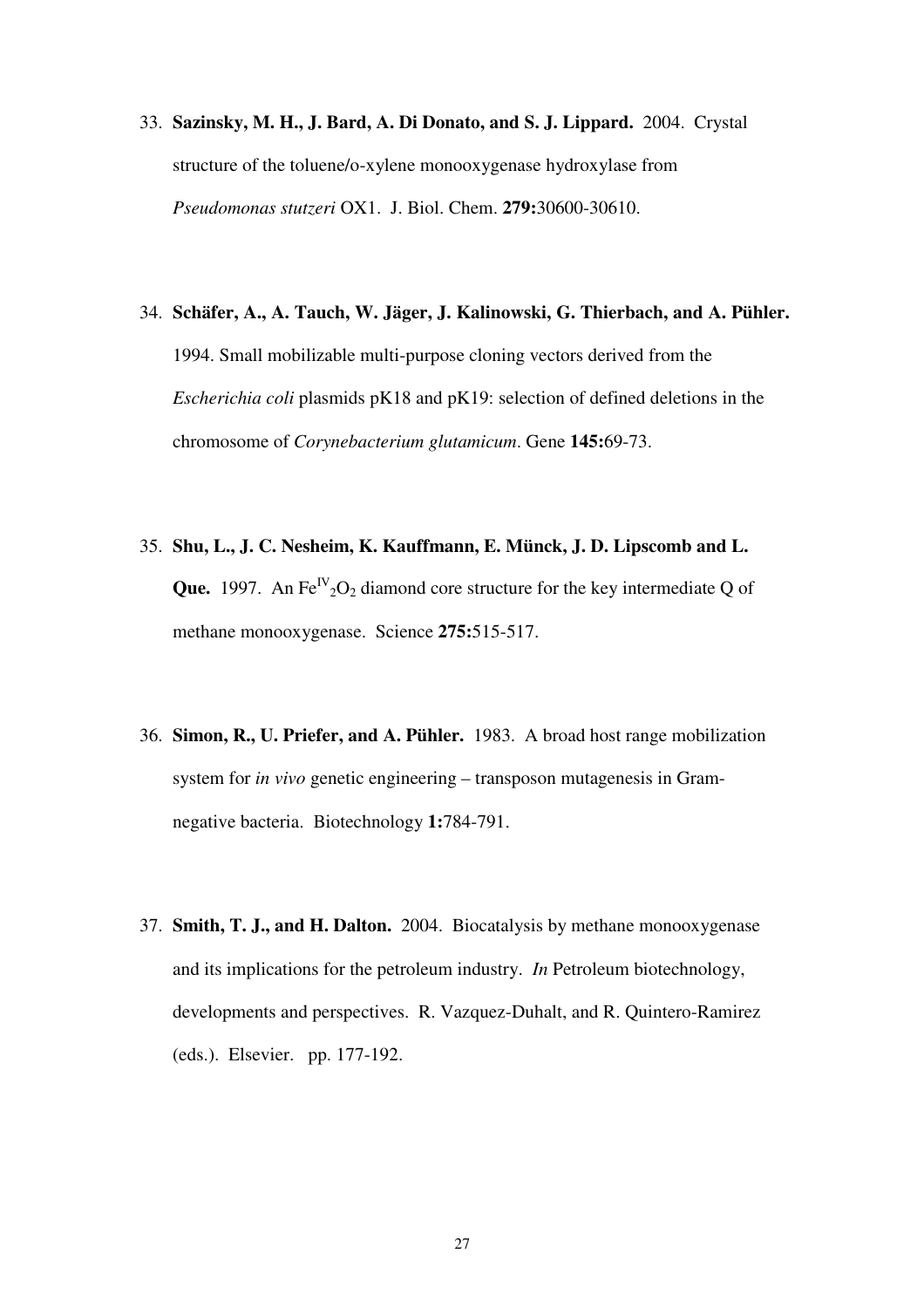- 38. **Smith, T. J., S. E. Slade, N. P. Burton, J. C. Murrell, and H. Dalton.** 2002. Improved system for protein engineering of the hydroxylase component of soluble methane monooxygenase. Appl. Environ. Microbiol. **68:**5265-5273.
- 39. **Stafford, G. P., J. Scanlan, I. R. McDonald, and J. C. Murrell.** 2003. *rpoN*, *mmoR* and *mmoG*, genes involved in regulating the expression of soluble methane monooxygenase in *Methylosinus trichosporium* OB3b. Microbiology **149:**1771-1784.
- 40. **Steffan, R. J and K. R. McClay.** 2000. Preparation of enantio-specific epoxides. International patent no. WO 00/73425.
- 41. **Tao, Y., A. Fishman, W. E. Bentley, and T. K. Wood.** 1994. Altering toluene 4-monooxygenase by active-site engineering for the synthesis of 3 methoxycatechol, methoxyhydroquinone, and methylhydroquinone. J. Bacteriol. **186:**4705-4713.
- 42. **Vardar, G., and T. K. Wood.** 2004. Protein engineering of toluene-o-xylene monooxygenase from *Pseudomonas stutzeri* OX1 for synthesizing 4 methylresorcinol, methylhydroquinone, and pyrogallol. Appl. Environ. Microbiol. **70:**3253–3262.
- 43. **Vieira, J., and J. Messing.** 1982. The pUC plasmids, an M13mp7-derived system for insertion mutagenesis and sequencing with synthetic universal primers. Gene **19:**259-268.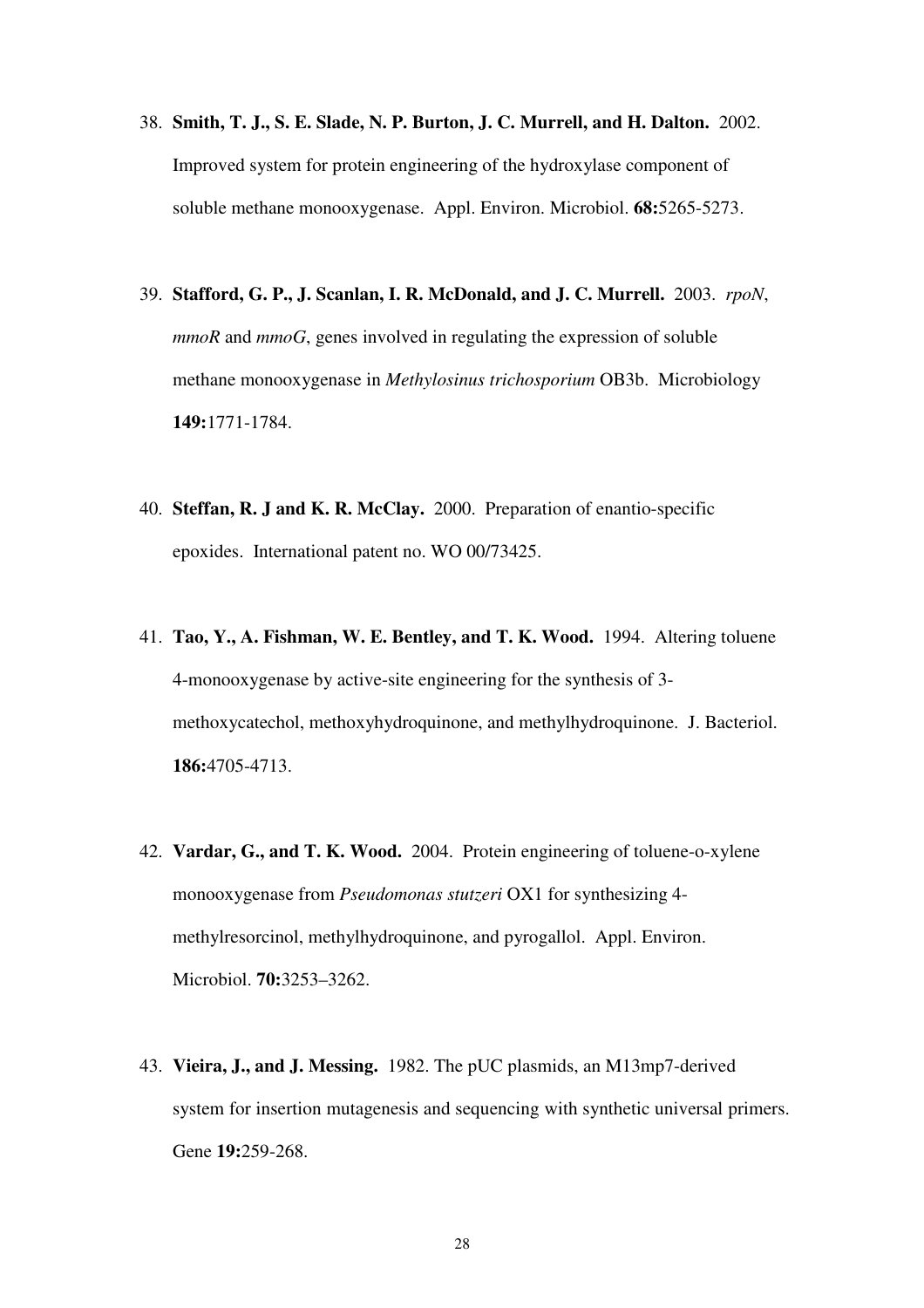44. **West, C. A., G. P. C. Salmond, H. Dalton, and J. C. Murrell.** 1992.

Functional expression in *Escherichia coli* of protein B and protein C from soluble methane monooxygenase of *Methylococcus capsulatus* (Bath). J. Gen. Microbiol. **138:**1301-1307.

45. **Woodland, M. P., D. S. Patil, R. Cammack, and H. Dalton.** 1986. Electronspin-resonance studies of protein A of the soluble methane monooxygenase from *Methylococcus capsulatus* (Bath). Biochim. Biophys. Acta **873:**237-242.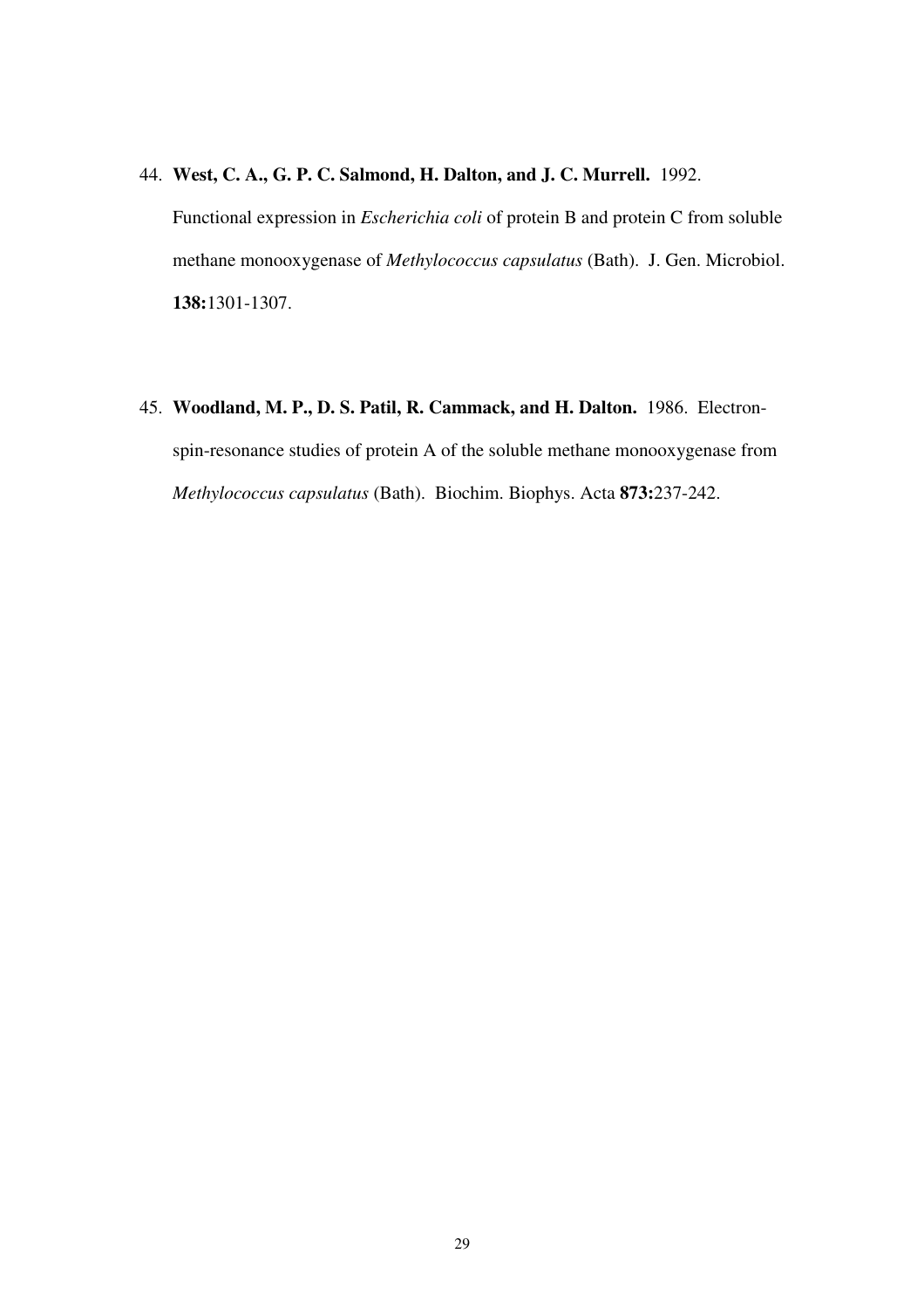### **FIGURE LEGENDS**

**Fig. 1.** Construction of the plasmid pMD-Mdel3 and its use for marker-exchange deletion of the first five genes of the sMMO operon. In addition to the sMMOencoding *mmoXYBZDC* operon, the upstream *mmoR* and *mmoG* genes are also indicated. These encode, respectively, a putative  $\sigma^{54}$ -dependent transcriptional regulator and molecular chaperon that (whilst not part of the mature sMMO complex) are needed for expression of active sMMO *in vivo* (39). PCR primers for amplification of *'mmoC* were mmodel-1 (5'-ATA ATA GGA TCC ATC GTC ATC GAG ACC GAG GAC G-3', *Bam*HI site underlined) and the M13 universal sequencing primer (3'-GTA AAA CGA CGG CCA GT-5'). Deletion of *mmoXYBZD* and the upstream region of the *mmoC* gene was effected by introducing pMD-Mdel3 into *Ms. trichosporium* by conjugation (25) and selecting exconjugants using gentamicin. *Ms. trichosporium* SMDM, the exconjugant in which the sMMOencoded operon had been deleted via double homologous recombination, was selected on the basis of its sMMO-negative phenotype (as determined by the naphthalene oxidation test [1, 2]), together with its  $\text{Gm}^R$  Kn<sup>S</sup> phenotype. Not drawn to scale.

**Fig. 2.** Stability of the coloured diazo compound formed by reaction of tetrazotised *o*dianisidine with 1-naphthol (solid line) or 2-naphthol (dotted line).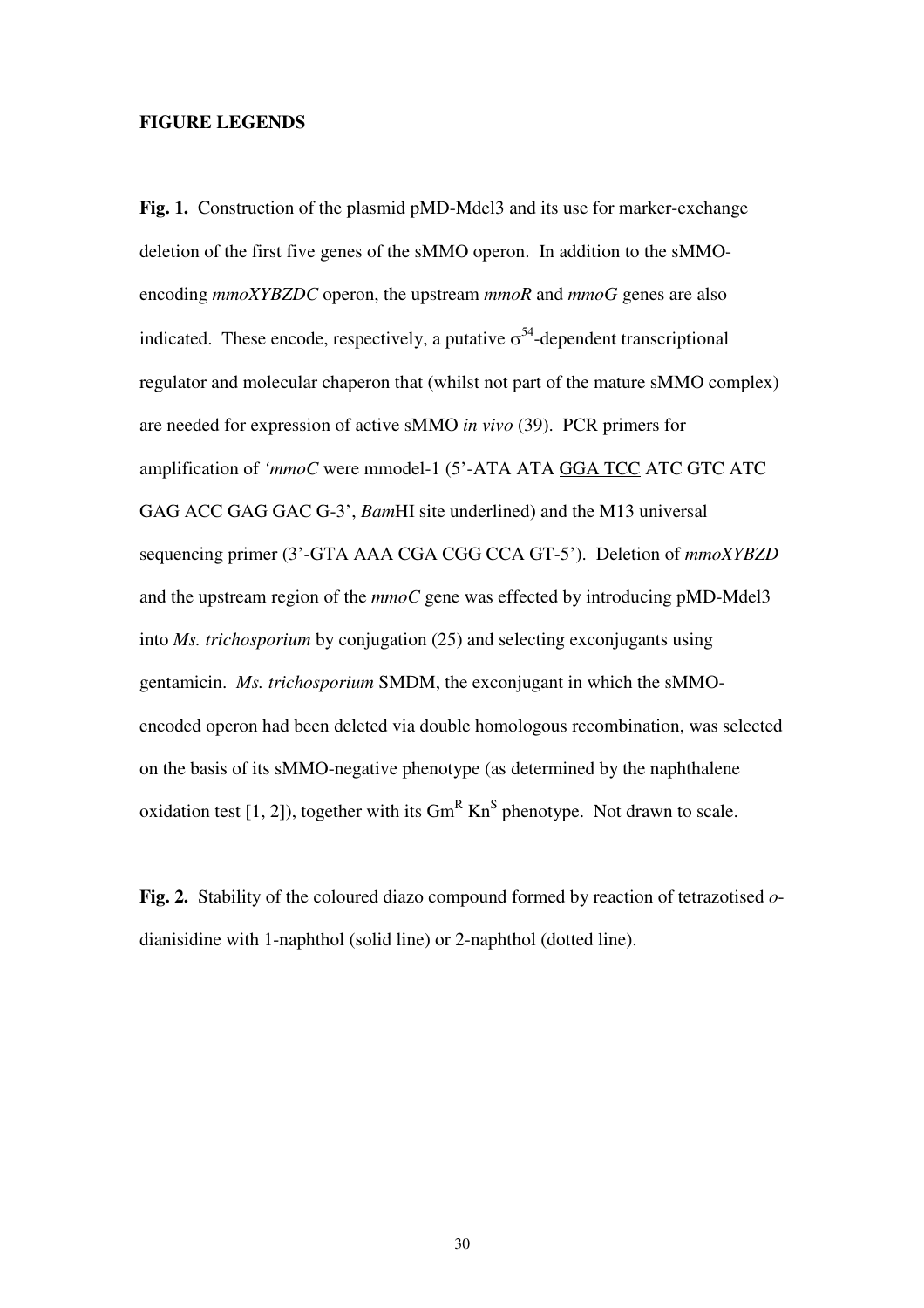### TABLES

|  |  | TABLE 1. Plasmids and Ms. trichosporium strains |
|--|--|-------------------------------------------------|
|  |  |                                                 |

| Plasmid or strain         | Description                                                                                               | Source or reference |
|---------------------------|-----------------------------------------------------------------------------------------------------------|---------------------|
| Plasmids                  |                                                                                                           |                     |
| p34S-Gm                   | Broad-host-range TnMod-derived plasposon, 3.6 kb; $Ap^R$ , $Gm^R$                                         | 7                   |
| pBBR1MCS5                 | Broad host-range cloning vector, 4.8 kb, Gm <sup>R</sup> , Mob <sup>+</sup> , lacZ'                       | 20                  |
| pBBR1MCS5b                | Broad host-range cloning vector, 4.3 kb, $\text{Gm}^R$ , Mob <sup>+</sup> , <i>lacZ</i>                   | This study          |
| pK18mobsacB               | Mobilizable plasmid with narrow host-range (pUC18-derived)                                                | 34                  |
|                           | replicon, 3.8 kb; <i>oriT</i> , $KmR$ , <i>lacZ'</i> , <i>sacB</i>                                        |                     |
| pUC19                     | Cloning vector, 2.7 kb, $Ap^R$ , lacZ'                                                                    | 43                  |
| pMD <sub>2</sub>          | 10-kb KpnI insert of pTJS176, containing mmoRGXYBZDC,                                                     | This study          |
|                           | cloned into $pBBR1MCS5b$ ; $GmR$                                                                          |                     |
| pMD-Mdel1                 | pUC19 containing a 2.2kb fragment spanning $mmod$ of Ms.                                                  | This study          |
|                           | <i>trichosporium</i> and a 1.2 kb fragment containing ' $mmoC$ ; Ap <sup>R</sup>                          |                     |
| pMD-Mdel2                 | pMD-Mdel1 with the 0.87-kb Gm <sup>R</sup> cassette of p34S-Gm cloned                                     | This study          |
|                           | into the <i>BamHI</i> site between $mmoG$ and ' $mmoC$ ; $GmR$ ; Ap <sup>R</sup>                          |                     |
| pMD-Mdel3                 | pK18mobsacB containing the 4.3-kb $mmod-GmR$ -' $mmod$                                                    | This study          |
|                           | fragment from pMD-Mdel2; Gm <sup>R</sup> , Kn <sup>R</sup>                                                |                     |
| pNPB101                   | PUC18 carrying the 1.0-kb XbaI-NdeI fragment of pSJH1a,                                                   | This study          |
|                           | including $mmoX'$                                                                                         |                     |
| pTJS140                   | Broad host-range cloning vector, 7.5 kb; $\text{Mob}^+$ , $\text{Ap}^R$ , $\text{Sp}^R$ , $\text{Sm}^R$ , | 38                  |
|                           | lacZ'                                                                                                     |                     |
| pTJS175                   | 10-kb KpnI insert of pTJS173 cloned into pTJS140 in the same                                              | 38                  |
|                           | direction as $lacZ'$ ; $Ap^R$ , $Sp^R$ , $Sm^R$                                                           |                     |
| pTJS176                   | 10-kb KpnI insert of pTJS173 cloned into pMTL24; ApR                                                      | 38                  |
| Ms. trichosporium strains |                                                                                                           |                     |
| OB <sub>3</sub> b         | Wild-type, sMMO-positive strain                                                                           | Laboratory stock    |
| mutant F                  | $Kn^R$ , sMMO-minus double crossover mutant of OB3b partially                                             | 26                  |
|                           | deleted in $mmoX$                                                                                         |                     |
| <b>SMDM</b>               | $\text{Gm}^R$ , sMMO-minus double crossover mutant of OB3b deleted in                                     | This study          |
|                           | $mmoXYBZD$ and the first three codons of $mmoC$                                                           |                     |
| SMDM-                     | SMDM into which pTJS175 had been introduced by means of                                                   | This study          |
| sMMO <sup>a</sup>         | conjugation                                                                                               |                     |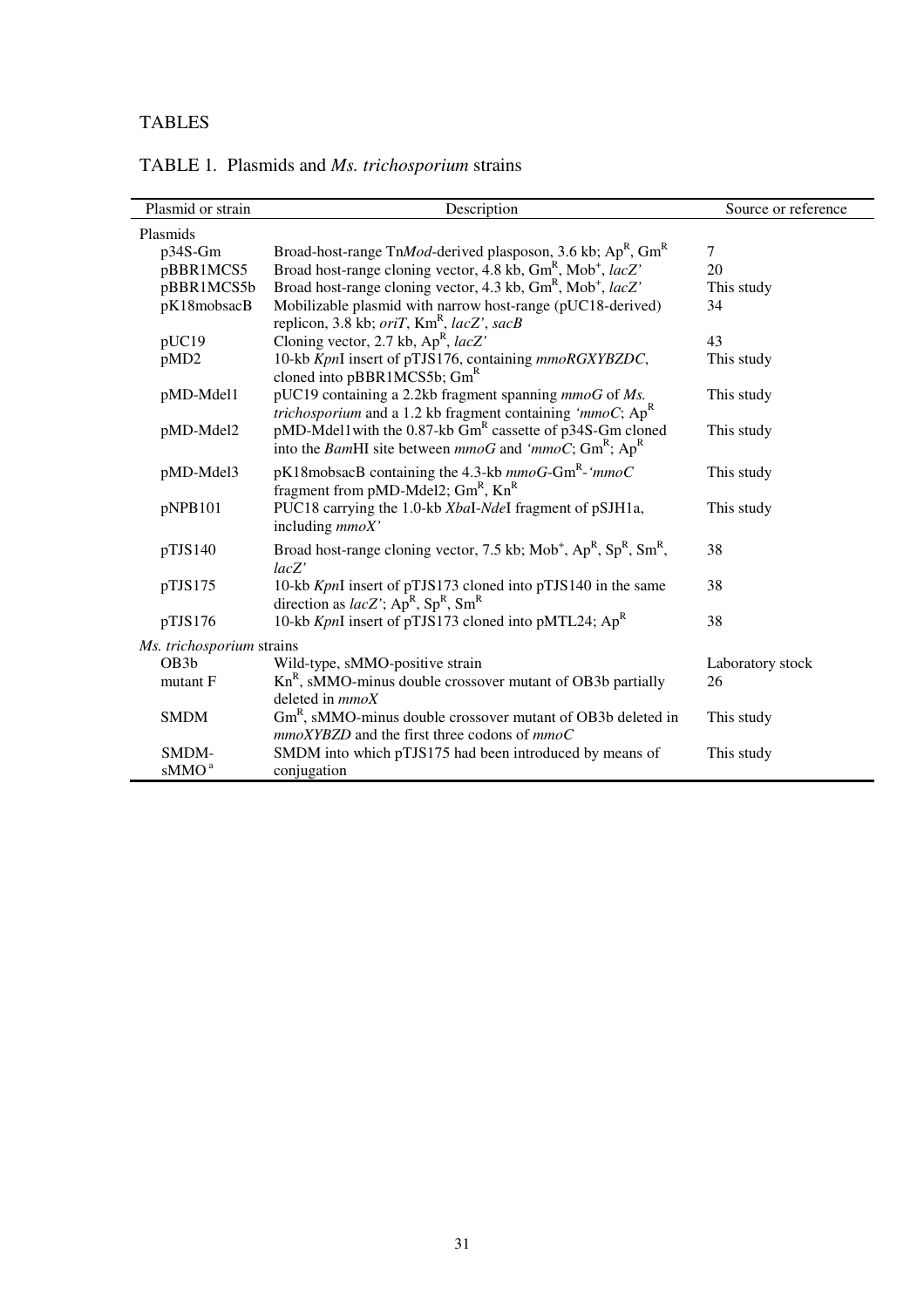TABLE 2.Primers used for site-directed mutagenesis.

| Mutation     | Oligonucleotide $(5^{\circ}-3^{\circ})^{\alpha}$ |  |  |  |
|--------------|--------------------------------------------------|--|--|--|
| L110G        | GTG ATC TCG AAC TTC GGC GAG GTC GGC GAA TAT A    |  |  |  |
|              | Gly 110                                          |  |  |  |
| L110C        | GTG ATC TCG AAC TTC TGC GAG GTC GGC GAA TAT A    |  |  |  |
|              | Cys 110                                          |  |  |  |
| L110R        | GTG ATC TCG AAC TTC CGC GAG GTC GGC GAA TAT A    |  |  |  |
| Arg 110      |                                                  |  |  |  |
| <b>L110Y</b> | GTG ATC TCG AAC TTC TAT GAG GTC GGC GAA TAT A    |  |  |  |
| Tvr 110      |                                                  |  |  |  |

<sup>a</sup> Mutations are shown in bold type. Codons encoding altered amino acids are underlined. The pairs of mutagenic primers used to create each mutation were complementary and so only the forward primer is shown.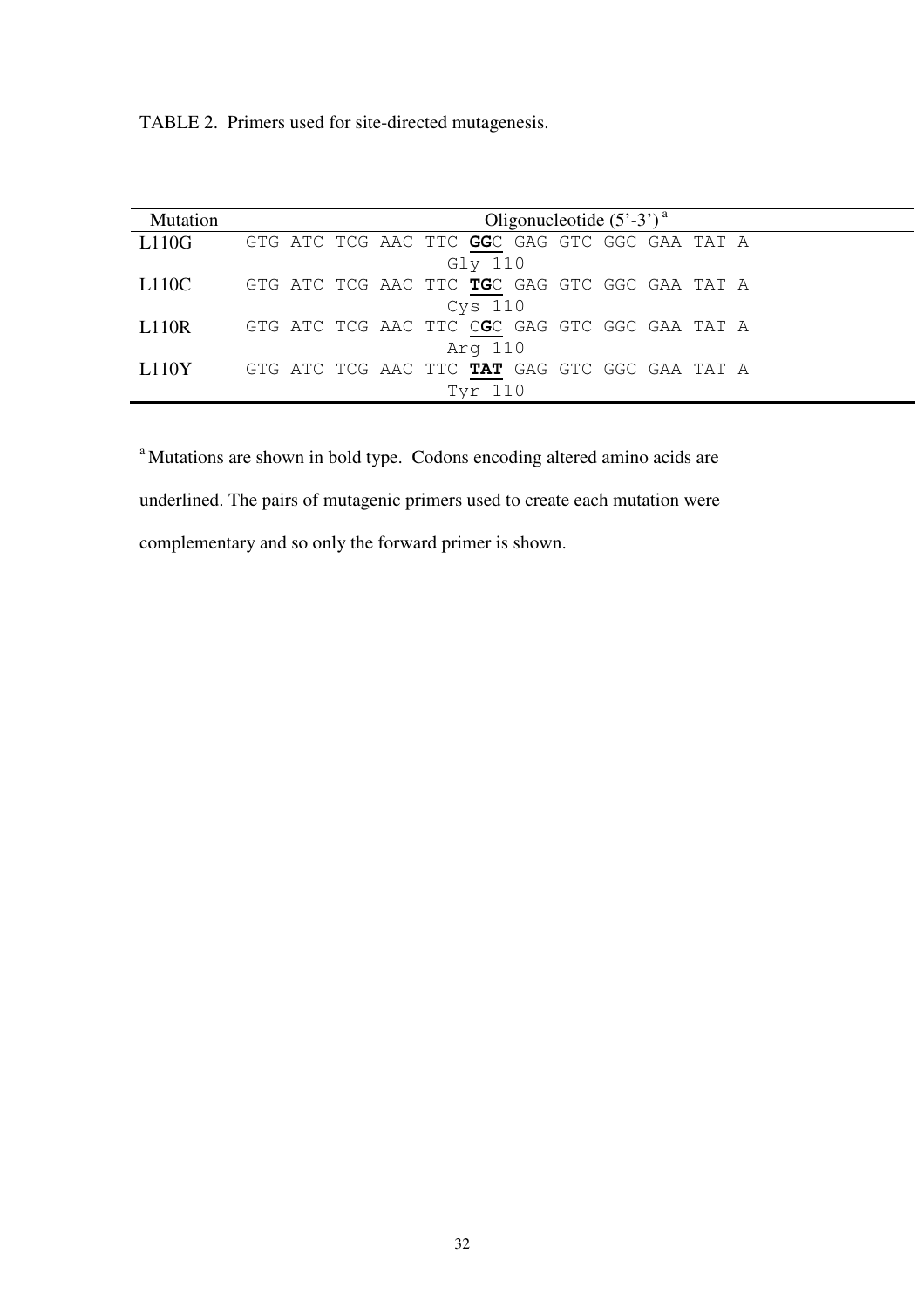| Enzyme    | Products (molar $\%$ )      |                |  |  |
|-----------|-----------------------------|----------------|--|--|
|           | 1-naphthol                  | 2-naphthol     |  |  |
|           | <b>OH</b>                   |                |  |  |
|           |                             | OН             |  |  |
|           |                             |                |  |  |
| Wild-type | $43.0 \pm 0.4$ <sup>a</sup> | $57.0 \pm 0.4$ |  |  |
| L110G     | $64.0 \pm 0.5$              | $36.0 \pm 0.5$ |  |  |
| L110C     | $46.2 \pm 6.3$              | $53.8 \pm 6.3$ |  |  |
| L110Y     | $74.8 \pm 0.7$              | $25.2 \pm 0.7$ |  |  |
| L110R     | $70.6 \pm 6.6$              | $29.4 \pm 6.6$ |  |  |

TABLE 3. Products of naphthalene oxidation by the mutants

<sup>a</sup>Data are derived from three independent experiments and are shown in the form mean  $\pm$  SD.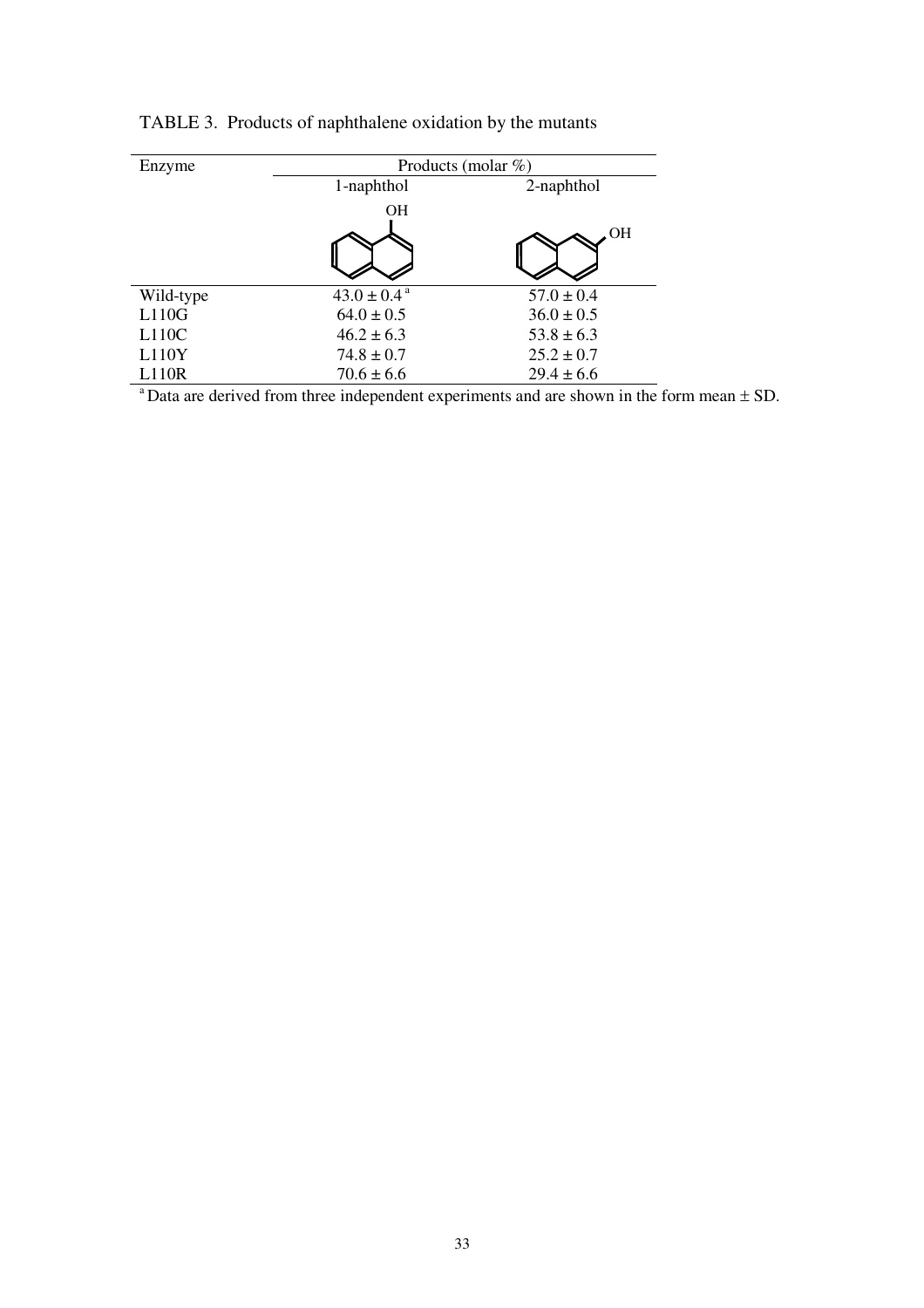| Enzyme    | Products (molar $\%$ ) | Molar ratio      | Relative       |                           |                                   |
|-----------|------------------------|------------------|----------------|---------------------------|-----------------------------------|
|           | Benzyl alcohol         | <i>m</i> -cresol | $p$ -cresol    | aromatic:                 | total                             |
|           | CH <sub>2</sub> OH     | <b>OH</b>        | <b>OH</b>      | benzylic<br>hydroxylation | activity<br>$(\%)^{\mathfrak{a}}$ |
| Wild-type | $36.5 \pm 8.7^{b}$     | 0.0              | $63.5 \pm 8.7$ | 1.7                       | 100                               |
| L110G     | $53.7 \pm 12.5$        | $14.6 \pm 6.7$   | $31.7 \pm 9.7$ | 0.86                      | 12                                |
| L110C     | $59.4 \pm 12.1$        | $11.2 \pm 7.7$   | $29.4 \pm 5.4$ | 0.68                      | 7.4                               |
| L110Y     | $34.9 \pm 8.2$         | $17.8 \pm 7.4$   | $47.3 \pm 0.8$ | 1.9                       | 2.8                               |
| L110R     | $28.0 \pm 6.5$         | $14.0 \pm 3.1$   | $58.0 \pm 9.7$ | 2.6                       | 2.5                               |

TABLE 4. Products of toluene oxidation by the mutants.

<sup>a</sup>Relative total activities with toluene as the substrate, which were corrected for differences in culture OD<sub>600</sub>, are given as percentages of the increase in total product concentration with wild-type *Ms. trichosporium* OB3b, which was 12  $\mu$ M h<sup>-1</sup>.

 $b$  Data are derived from three independent experiments and are shown in the form mean  $\pm$  SD.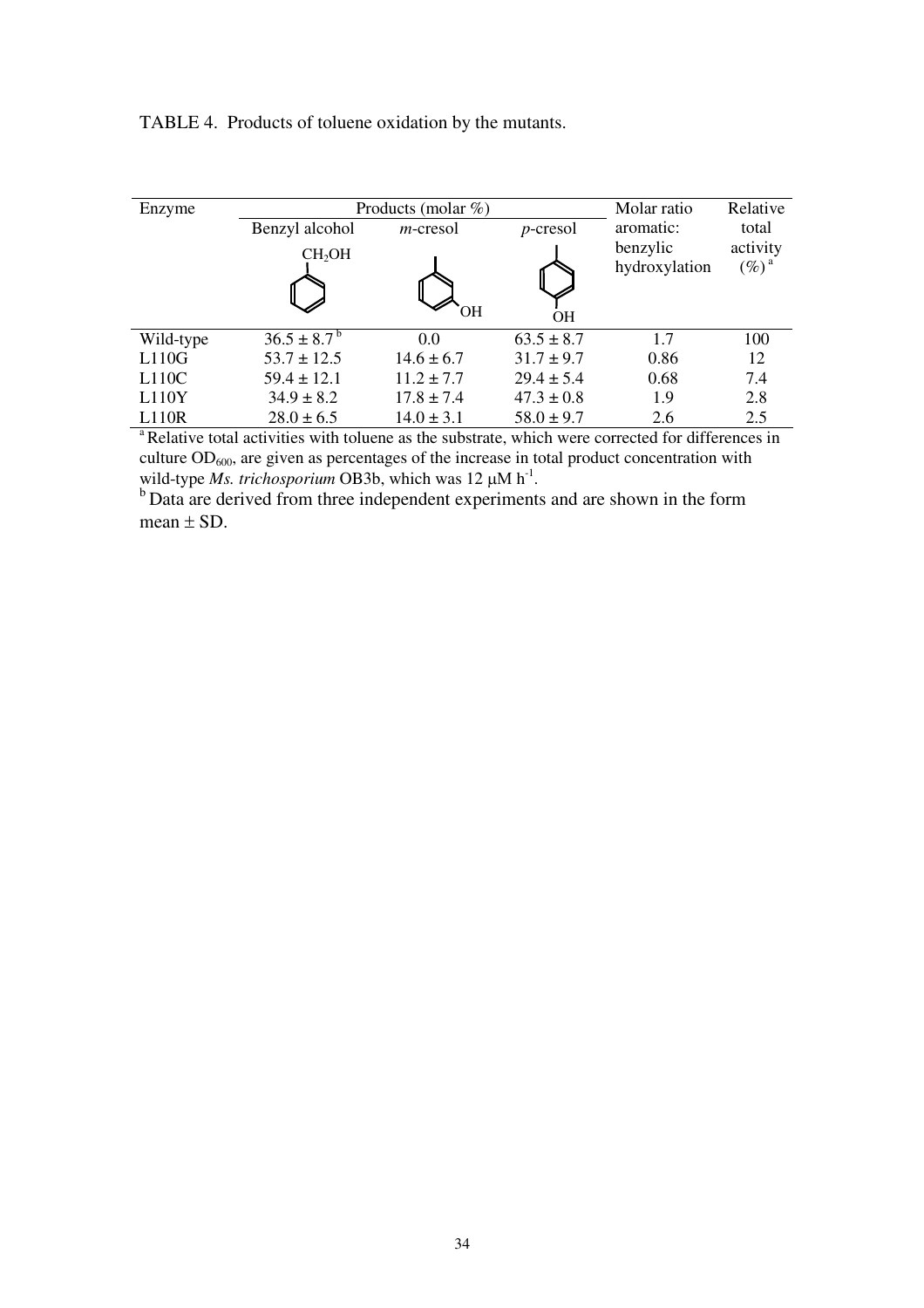TABLE 5. Products of ethyl benzene oxidation by the mutants.

| Enzyme    | Products (molar $\%$ ) |               |                          |           | Molar ratio   | Relative              |
|-----------|------------------------|---------------|--------------------------|-----------|---------------|-----------------------|
|           | 1-phenyl-              | $2$ -ethyl-   | 3-ethyl-                 | 4-ethyl-  | aromatic:     | total                 |
|           | ethanol                | phenol        | phenol                   | phenol    | sidechain     | activity              |
|           | $HO\rightarrow$        |               |                          |           | hydroxylation | $(\%)^{\mathfrak{b}}$ |
|           |                        | $\sim$ OH     |                          |           |               |                       |
|           |                        |               | OΗ                       |           |               |                       |
|           |                        |               |                          | <b>OH</b> |               |                       |
| Wild-type | $95.4 \pm 1.4^{\circ}$ | 0.0           | $4.6 \pm 1.4^{\text{a}}$ |           | 0.048         | 100                   |
| L110G     | $9.2 \pm 3.1$          | $8.8 \pm 0.4$ | $82.1 \pm 2.7$           |           | 9.9           | 32                    |
| L110C     | $23.6 \pm 6.2$         | $3.1 \pm 2.1$ | $73.3 \pm 4.4$           |           | 3.2           | 48                    |
| L110Y     | $40.2 \pm 10.5$        | $3.1 \pm 0.6$ | $56.8 \pm 10.0$          |           | 1.5           | 8.7                   |
| L110R     | $22.1 \pm 1.6$         | $1.3 \pm 0.1$ | $76.6 \pm 1.5$           |           | 3.5           | 63                    |

<sup>a</sup>3- and 4-ethyl phenol were not resolved in these experiments and so the mol fractions stated are the sum of both.

 $<sup>b</sup>$  Data are derived from three independent experiments and are shown in the form</sup> mean  $\pm$  SD.

 $c$ Relative total activities with ethyl benzene as the substrate, which were corrected for differences in culture  $OD_{600}$ , are given as percentages of the rate of increase in total product concentrations obtained with wild-type *Ms. trichosporium* OB3b, which was  $0.52 \mu M h^{-1}$ .